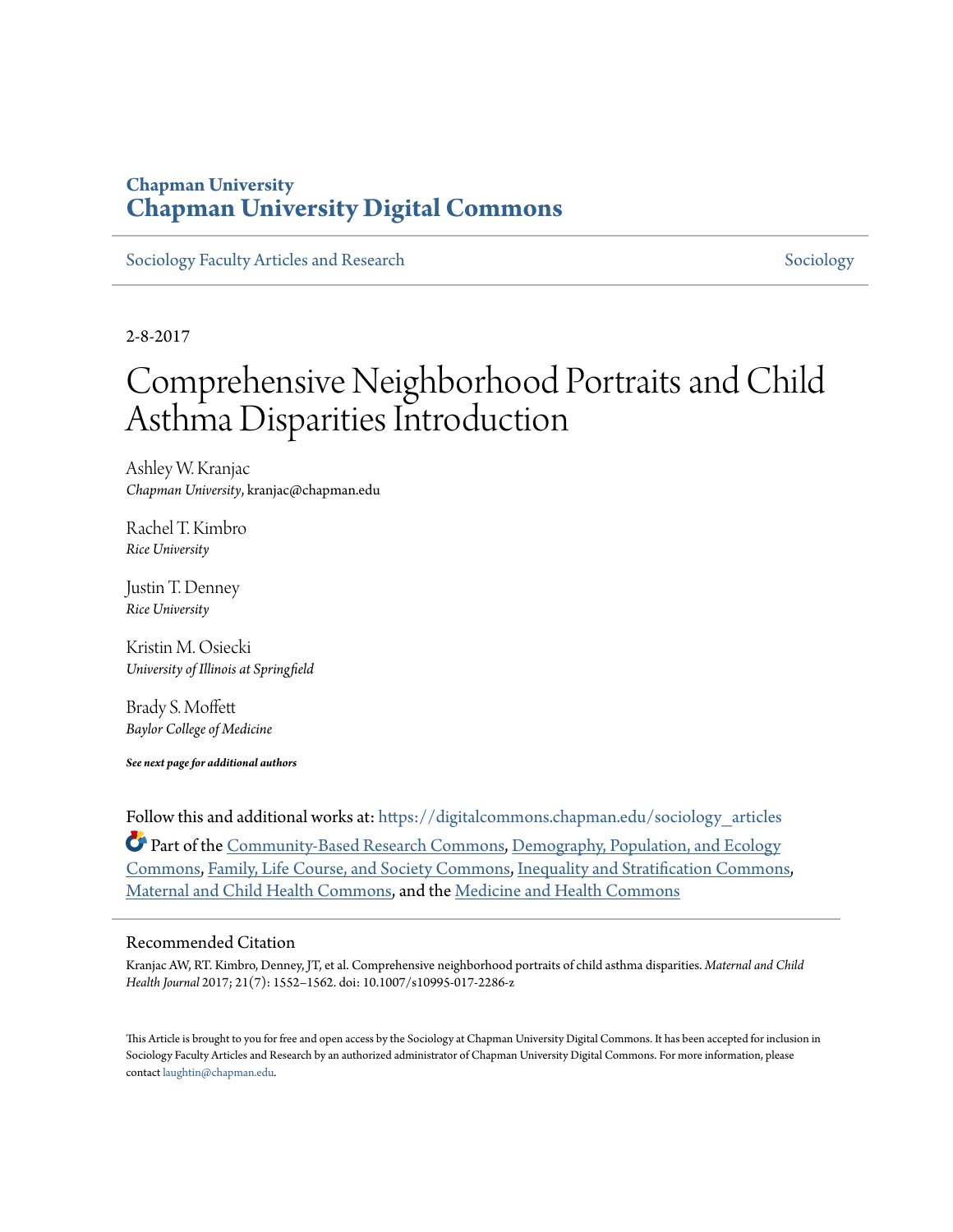## Comprehensive Neighborhood Portraits and Child Asthma Disparities Introduction

#### **Comments**

This is a pre-copy-editing, author-produced PDF of an article accepted for publication in *Maternal and Child Health Journal*, volume 21, issue 7, in 2017 following peer review. The final publication is available at Springer via [DOI: 10.1007/s10995-017-2286-z.](https://doi.org/10.1007/s10995-017-2286-z)

#### **Copyright**

Springer

#### **Authors**

Ashley W. Kranjac, Rachel T. Kimbro, Justin T. Denney, Kristin M. Osiecki, Brady S. Moffett, and Keila N. Lopez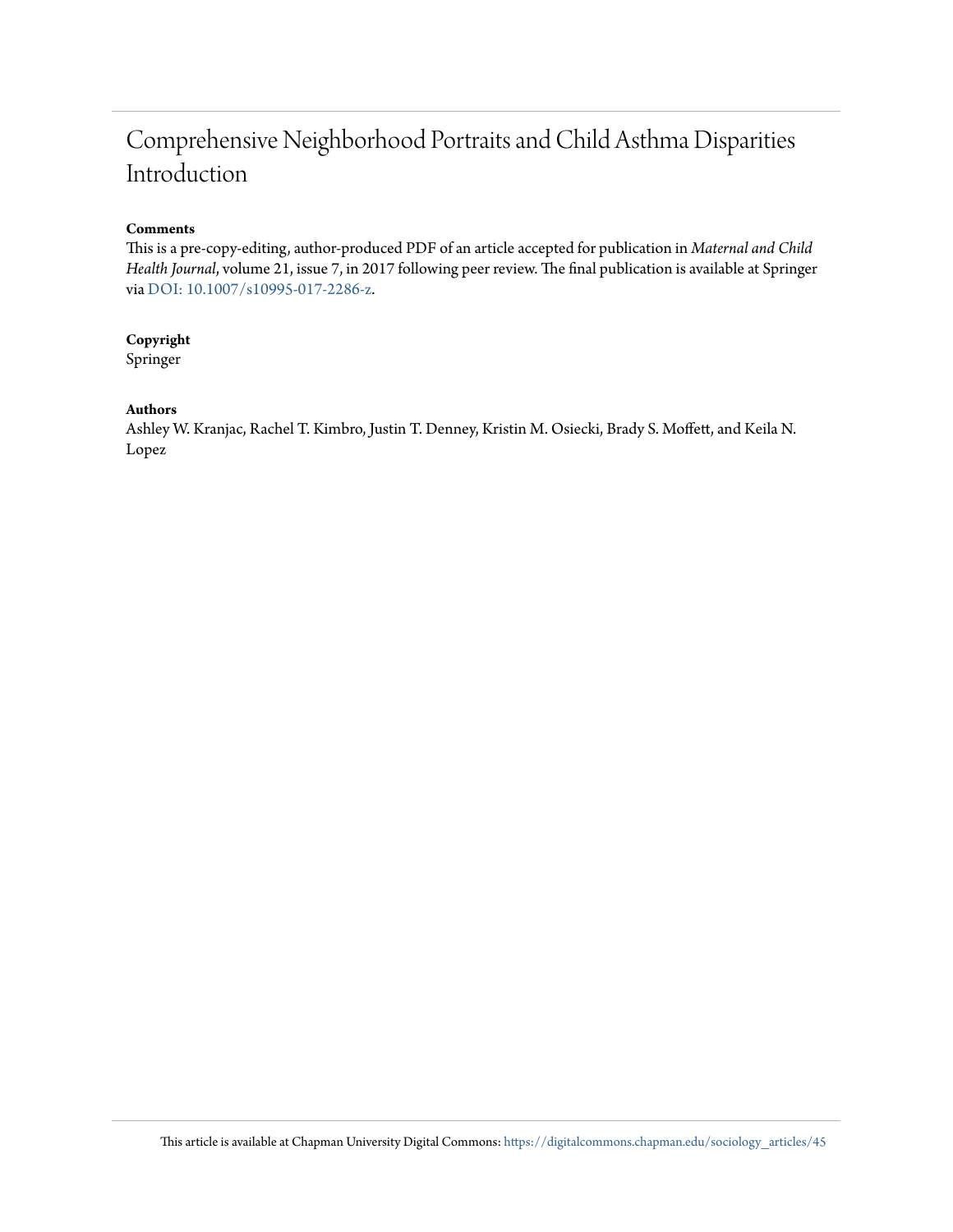#### **Comprehensive Neighborhood Portraits and Child Asthma Disparities**

#### **Introduction**

The prevalence and severity of asthma in children is a significant public health concern both globally and in the United States. Even though scholars have documented a downward trend of asthma among children in recent years [1], increasing disparities of asthma by child race/ethnicity and socioeconomic status (SES) threaten potential gains from this decline [1,2]. Researchers cite complex individual and structural factors including genetic predisposition [3], aberrant immune response [4], and environmental triggers [5] that interdependently influence children's asthma risk in an attempt to explain differences in asthma risk.

The etiology of asthma is further complicated by neighborhood social patterning that closely follows racial/ethnic and socioeconomic lines [6,7,8]. The neighborhoods in which children live may play a critical role in explaining asthma disparities [9,10]. An underlying challenge, however, is identifying which, and to what extent, individual-level risk factors combine across distinctive neighborhood contexts to influence asthma outcomes.

Previous studies that assess the causes of asthma in children highlight the roles of social, economic, and environmental factors [5,6,7,8,9,10] but they do not distinguish between these mechanisms of difference, nor do they quantify their relative strength. We examine asthma prevalence in children and the social and structural conditions of neighborhoods in conjunction with demographic and familial characteristics to determine the relative importance of these determinants based on disparate neighborhood characteristics.

#### **Background**

Asthma is a multifactorial chronic inflammatory disease associated with airway obstruction [2], wheezing [3], episodic cough [11], and shortness of breath [2] that can have lasting effects on children and their families [12]. Despite advances in preventative treatment, asthma prevalence continues to increase for some in the United States [12]. This increase, however, is highly variable across children [13,14,15]. Race/ethnicity and socioeconomic characteristics underlie differential asthma prevalence [16,17,18]. Asthma hospitalization and mortality rates are higher for African American compared to white children [17], and children living in poverty are at a significantly higher asthma risk, relative to more affluent children [18,19].

Despite the important role of characteristics such as child race and family poverty, researchers have increasingly attended to neighborhood factors that may trigger or exacerbate asthma symptoms [20,21]. Environmental concerns are often at the forefront of these investigations. Ambient air pollutants such as particulate matter (PM2.5) and ozone (O3) [3,14], much like asthma prevalence, are more highly concentrated in low-income areas than in places with higher income residents [5]. Consequently, children in less affluent communities are exposed to higher asthma risks from air pollutants [14]. These data imply that children's neighborhood conditions affect asthma through mutually dependent mechanisms embedded within structural processes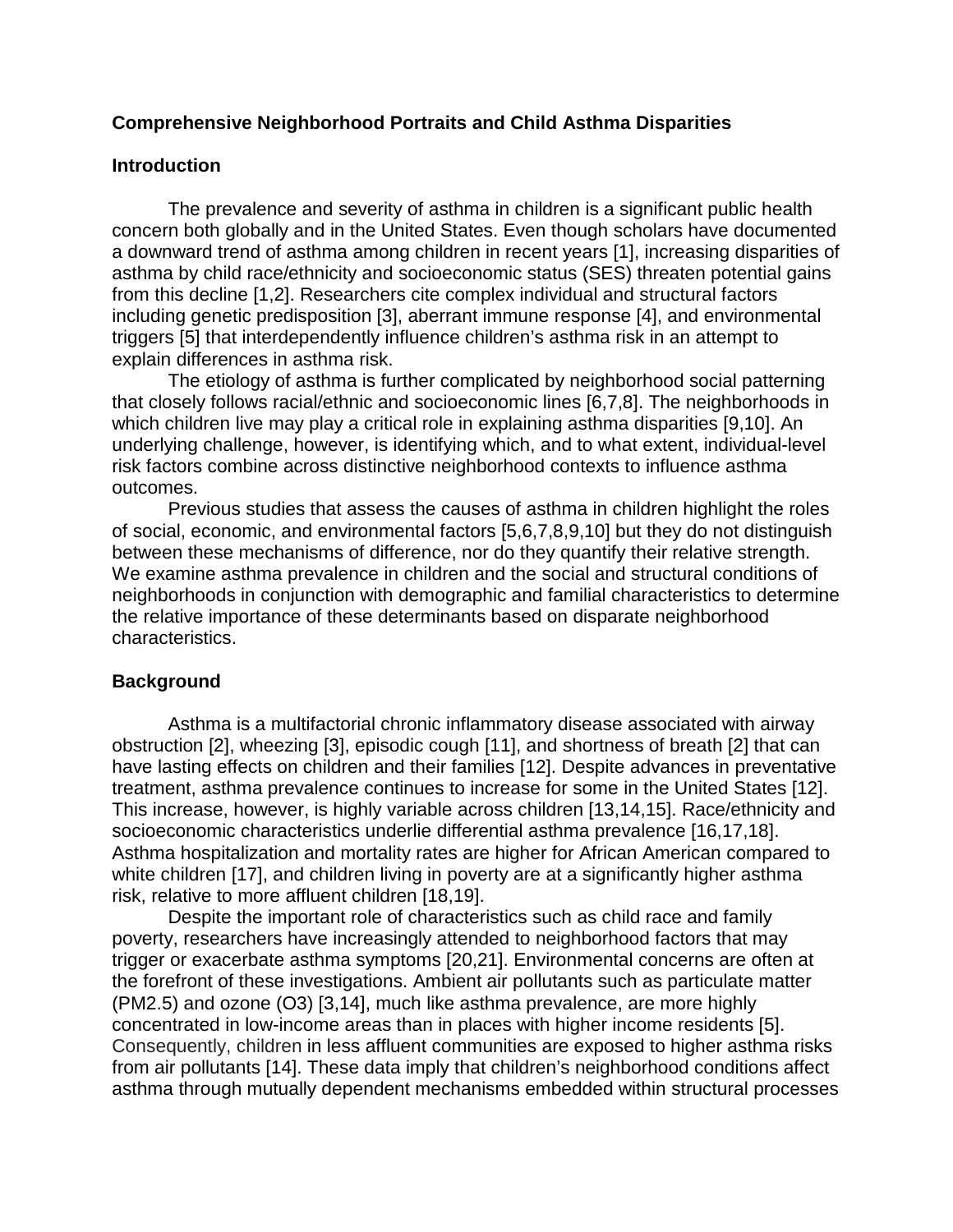of racial and socioeconomic stratification, such as the concentration of racial/ethnic minorities, areas of deprivation, and differential levels of air pollution [16,17,18,19,20].

One pathway through which this occurs is differential pathogenic factors in the physical environment that influence several other factors that alter asthma risk [9,17, 21]. For example, children in disadvantaged communities are disproportionately racial/ethnic minorities [6,7] who are exposed to higher levels of pollution [14, 22], which can exacerbate asthma symptoms. Further, the availability of social services in these types of neighborhoods can impact access to health care resources, and facilitate or impede a parent's ability to weaken the effect of poor air quality on children's lung functioning through treatment or medication, which may then influence asthma outcomes. Residential segregation may also contribute to variation in asthma risk among children. Research indicates that segregation leads to crowding, which may predispose children to viral illnesses [7]. Moreover, housing deterioration including water damage, cockroach infestation, mold, and chipped paint may increase child exposure to indoor air pollutants and allergens as parents keep their children indoors due to neighborhood violence and safety concerns [10].

Differences in social and economic characteristics that correlate with health and neighborhood disparities among children can lead to an accumulation of advantage or disadvantage. These inequalities may explain, in part, why asthma differences exist by neighborhood type. For example, individual measures of disadvantage, including racial/ethnic minority status and low socioeconomic position, are associated with higher asthma risk [5,7,16]. Moreover, neighborhood measures of concentrated disadvantage, including high rates of poverty, unemployment, female-headed households, and low levels of education and income, are also associated with higher asthma prevalence [5,7,8,9,10]. It is possible that these social environmental factors combine with physical environmental factors to influence and alter asthma risk [9,22]. For example, children in socioeconomically disadvantaged communities are also exposed to higher levels of pollution [23,24], which can increase the likelihood of asthma diagnosis. Despite growing evidence that racial/ethnic minority children living in areas of deprivation are disproportionately exposed to higher environmental risks and are more likely to be diagnosed and even die from asthma [18,24], less is known about the degree to which social and environmental characteristics influence asthma disparities across distinctive neighborhood contexts.

#### **Objectives and Significance**

Prior studies account for a range of proximate and distal factors associated with childhood asthma, yet researchers have not been able to identify the relative importance of social and environmental risk factors or completely account for asthma disparities across groups. In fact, relatively little is known about which factors within distinctive neighborhood contexts contribute to asthma disparities in children. To fill these gaps, we link unique data sources and use latent profile modeling techniques to characterize neighborhoods into areas of distinctive racial and socioeconomic contexts. We then use a modified version of the Blinder-Oaxaca regression decomposition method to examine the difference in asthma diagnoses for children in Disadvantaged,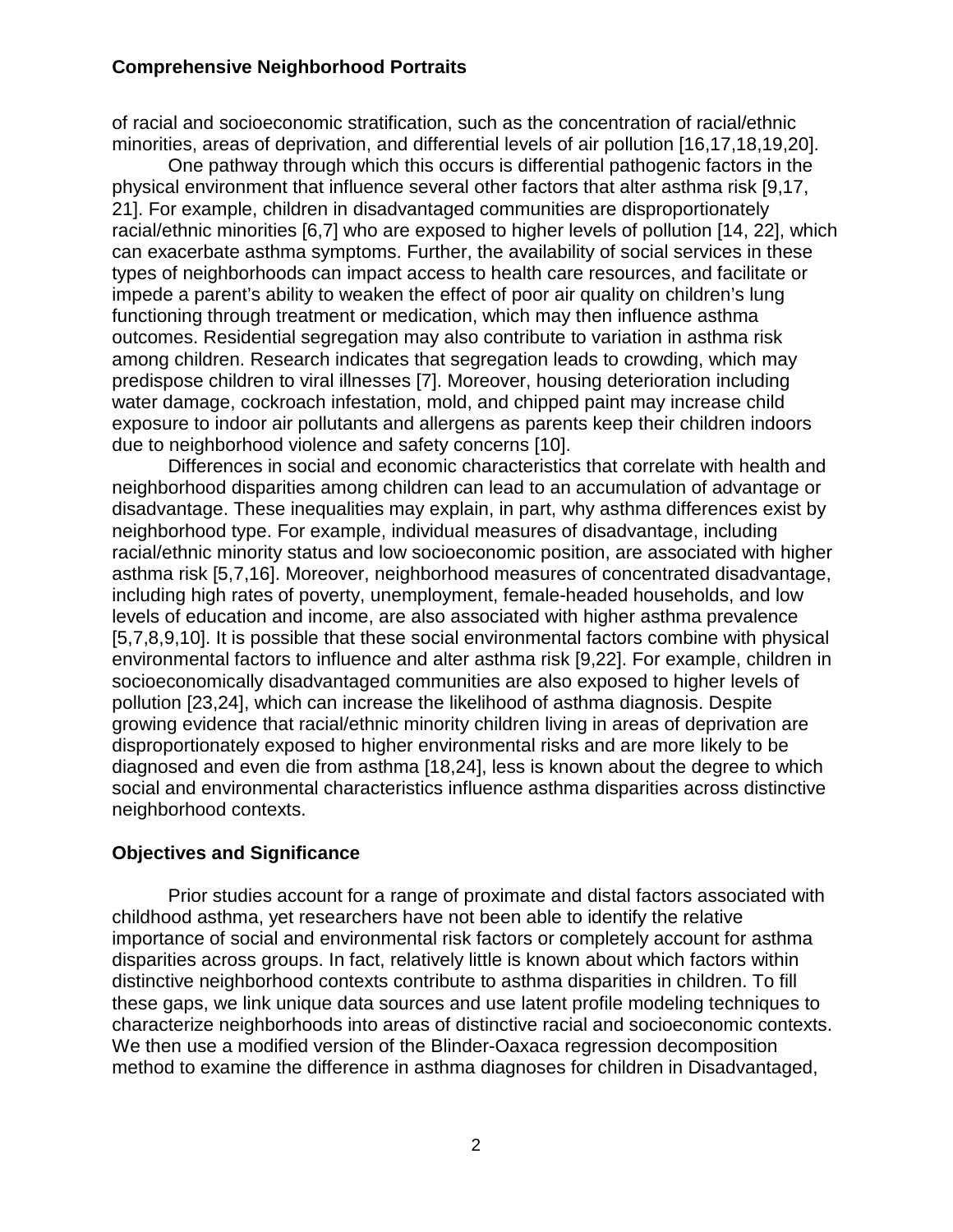Middle-class, and Advantaged neighborhoods to determine the relative importance of individual- and neighborhood-level characteristics for asthma diagnoses.

Our approach affords the opportunity to identify to what degree demographic, familial, and air pollutant factors within distinctive neighborhood contexts contribute to asthma disparities, and then quantify the extent to which differences in these social, economic, and environmental characteristics lead to variation in asthma outcomes. We expect that children living in Disadvantaged communities will have higher rates of asthma relative to children in more affluent communities, as previously demonstrated [5,6]. Our approach, however, lets us go further and assess whether asthma disparities are driven by differences in the *population composition* across neighborhoods or by variation in the *associations between* child, familial, and air quality characteristics. For example, is the risk of asthma higher for children who live in low-income, minority neighborhoods simply because the concentration of people there are more likely to have asthma? Or is it because the relationships between individual-level factors, such as insurance status, and asthma risk differ in magnitude across neighborhoods?

#### **Methods**

#### **Data Sources**

Our child-level data comes from a compilation of electronic medical and administrative records from a network of pediatric clinics and emergency room visits in Houston, TX (n = 206,974 children in 1,076 Census tracts or neighborhoods). Medical records include inpatient and emergency room pediatric visits to Texas Children's Hospital (TCH) as well as outpatient visits to one of 50 Texas Children's Pediatric Associates (TCPA) clinics throughout the Houston metropolitan area. Children who were 2-12 years old in 2011 and 2012 were included and we randomly selected one child per family to eliminate bias at the household level. Each child record was geocoded based on the physical residential address included in the medical record and linked to the matching census tract, or neighborhood-level, social and economic indicators generated using the 2010 decennial census files and 2009-2013 American Community Survey (ACS) data.

Historical air quality data were collected from the Texas Commission on Environmental Quality (TCEQ) Texas Air Monitoring Information System (TAMIS) (http://www17.tceq.texas.gov/tamis/) from the years 2010 – 2012. We replicated the approach of the California Communities Environmental Health Screening Tool, Version 2.0 (2014) wherein concentrations for particulate matter 2.5 micrometers or less (PM2.5) and daily 8-hour averages of ozone (O3) were estimated at the centroid of each census tract using interpolation prediction methods [25].

#### **Variables**

The key outcome measure is a dichotomous variable indicating whether or not the child carried a diagnosis of asthma. Children were coded as having asthma if they received a diagnosis for asthma consistent with ICD-9 diagnostic codes (those that begin with '493') or if the word "asthma" appeared in any of the first five diagnosis fields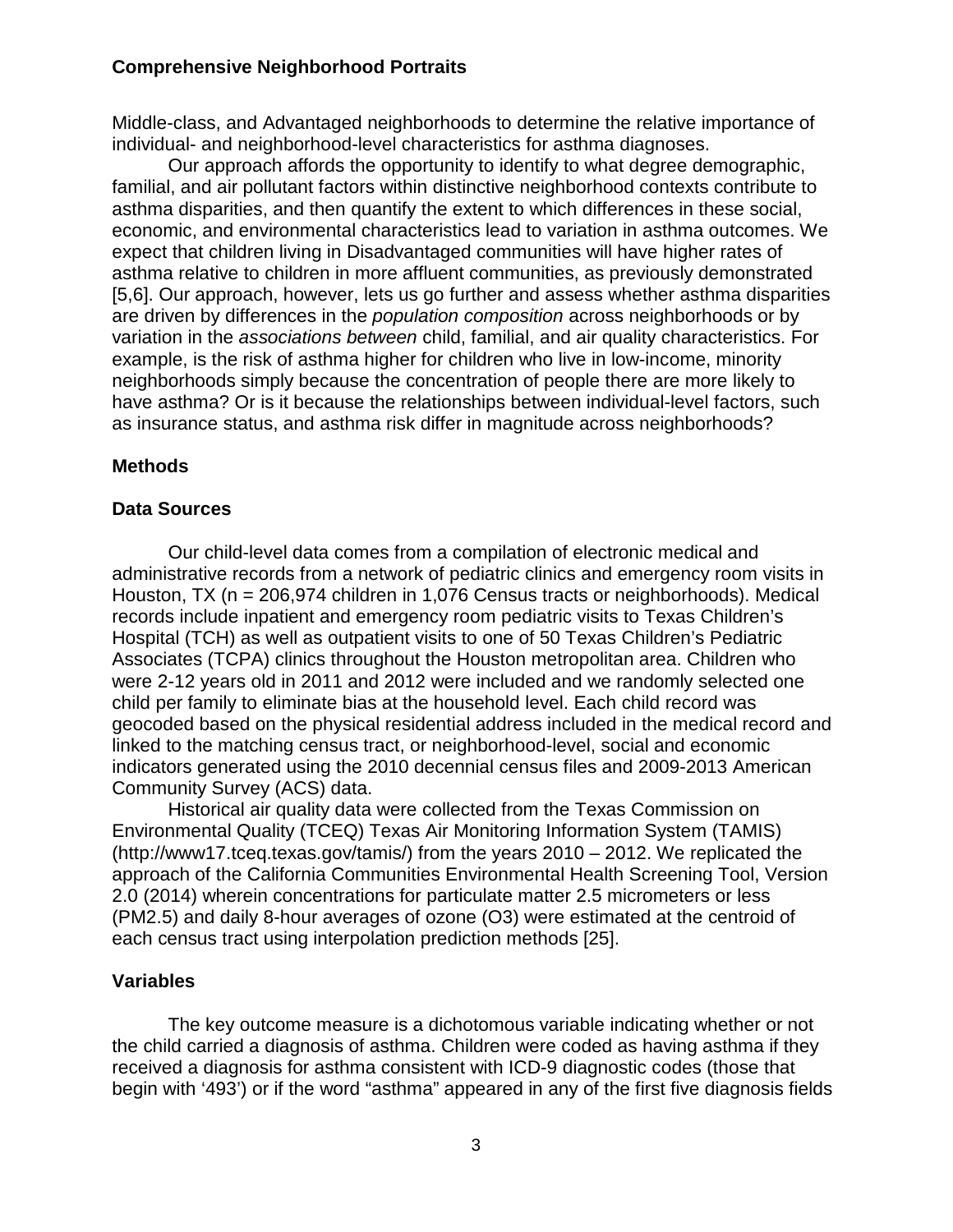in the billing record for any visit between 2011 and 2012. Although it is possible that asthmatic children in our data are not coded as having asthma if they visited the doctor or were seen as an inpatient but did not receive a billing code for asthma, we assessed potential bias of selection into an asthma diagnosis by verifying that our data are consistent with asthma hospitalization and prevalence rates provided by the Texas Department of State Health Services [26]. We acknowledge that while billing data are not perfect, the ability to use physician diagnoses of asthma instead of parental reports significantly reduces potential reporting bias [27,28].

We include covariates from the medical record to represent child and familial characteristics. Child characteristics include: age at time of visit (mean-centered), gender, race/ethnicity, and insurance type as a proxy for SES. Age is a continuous measure and represents the age of the child when he/ she visited the clinic or hospital, centered on the mean. Gender is a dichotomous variable and represents whether or not the child is male, with female as the reference. Race/ethnicity is a categorical measure representing the parent-reported race/ethnicity of the child categorized as non-Hispanic White, non-Hispanic Black, Hispanic, and Asian/Other Race, with non-Hispanic White as the reference. We also include an indicator to represent whether the child was missing information on race/ethnicity as a covariate due to the large number of missing data for this variable in clinical record data (approximately 18%). Insurance type is a categorical measure indicating the type of medical insurance held by the child at the time of the clinical visit, and is categorized as private provider, public provider, and other or missing insurance provider, with private provider as the reference. Similar to race/ethnicity, approximately 24% of children were missing on insurance status so we also include a "missing" category in our models for this measure. Sensitivity analyses which excluded children missing on race/ethnicity and insurance status revealed substantively similar results (available upon request).

Social and economic indicators of the child's neighborhood of residence come from the Census and ACS, and include: community-level education, unemployment rate, median income, median year the house was built, percent of female-headed households, percent foreign born, percent receiving public assistance, percent in poverty, percent of homes that are vacant in the tract, and racial and ethnic composition measured by percent of major racialized categories. Air pollutants include  $PM^{2.5}$  and  $O^3$ exposure centering them at each respective mean. To estimate the air quality measures, we used ordinary kriging, a spatial interpolation method, to calculate PM2.5 and ozone concentrations. The quarterly mean is estimated at the geographic center of a census tract to create an annual mean which is then calculated into a three year average to find a PM2.5 concentration value for each census tract. The same steps are taken using daily maximum 8-hour average ozone concentrations to come-up with three-year averages of ozone for each census tract. All 1,076 Census tracts in the greater Houston metropolitan area are represented.

#### **Statistical Analysis**

Consistent with our research objectives, we ultimately aim to illuminate the sources of asthma disparities in an effort to inform whether population compositional differences in residential neighborhoods drive asthma inequities or whether differentials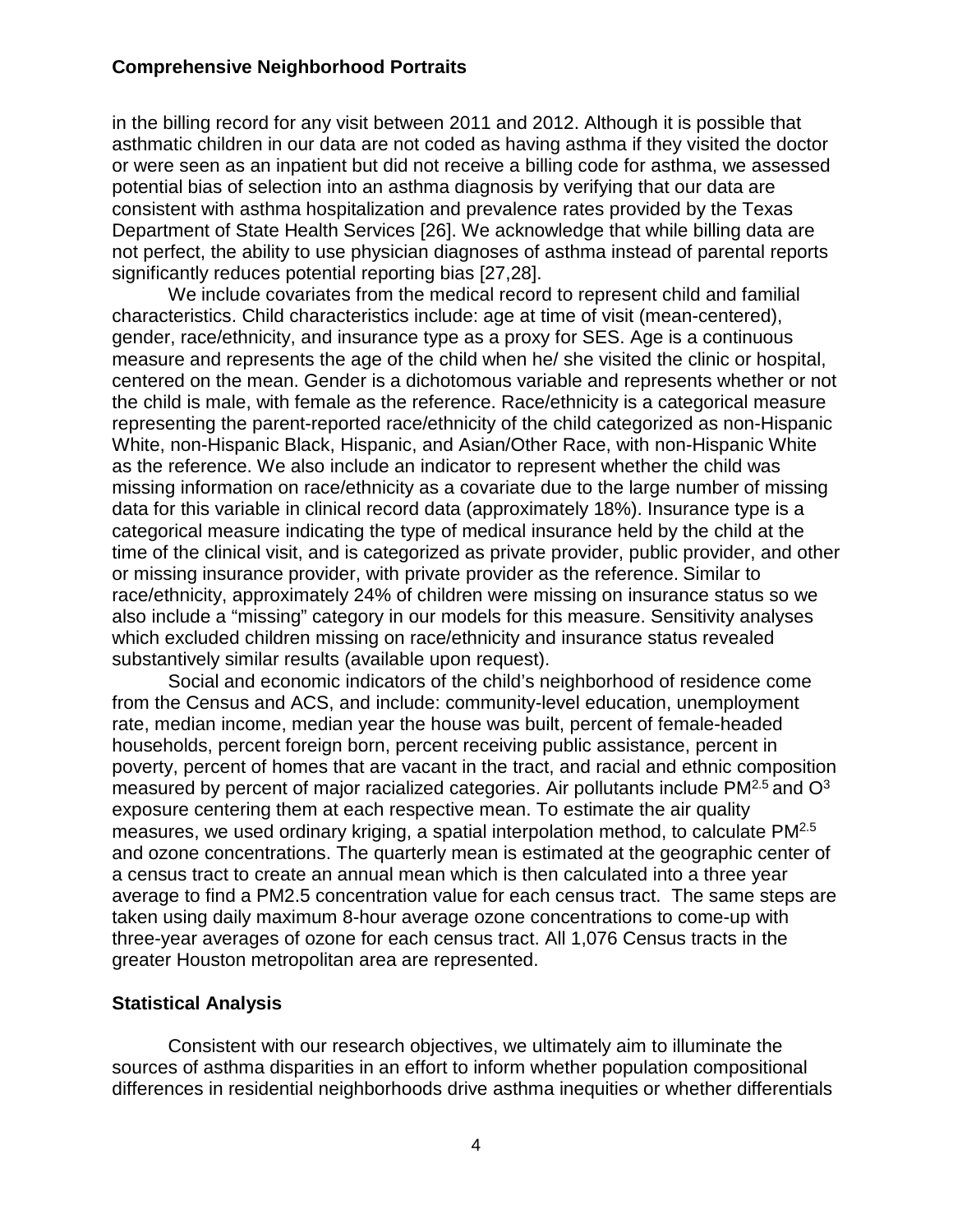in resources alter families' ability to minimize risks of asthma. Thus, we use a maximum-likelihood latent profile analysis (LPA) [29] to characterize neighborhoods into classes on the basis of the sociodemographic community-level variables described above. We first estimated a 1-class model and fit successive models with an increasing number of classes. We used Bayesian information criterion (BIC), p-value-based likelihood ratio tests, entropy  $R^2$ , bootstrap p-value, and theoretically-driven evidence to select the most parsimonious model. Analyses indicated that neighborhoods are most appropriately captured by a 3-class solution, which we label Advantaged, Middle-Class, and Disadvantaged based on the neighborhood characteristics (Table 1).

To explain the difference in asthma diagnoses between neighborhoods we use a step-wise process, and stratification is necessary in each [30,31]. First, we estimate the sample means for the child, familial, and air pollution covariates to identify differences across neighborhoods. Then, we estimate separate regression equations by neighborhood type to assess the associations between these characteristics and asthma within neighborhoods. Finally, to partition the difference estimated in steps 1 and 2 into two components, we use a modified version of the standard Oaxaca-Blinder regression decomposition technique [30,31]. The recently proposed version produces robust estimates of the contributions of individual variables [32].

The components estimated by the Oaxaca-Blinder technique are two counterfactuals based on the differences in the sample means and differences in the coefficients between neighborhoods. The value of the first counterfactual is the contribution of child, familial, and environmental variation in the means of the covariates (i.e., differences in *population composition or sample means*). This addresses whether differences in asthma exist between neighborhoods because children in more disadvantaged communities are, for example, more likely to be exposed to higher levels of air pollutants. The value of the second counterfactual is the contribution of differences in the regression coefficients and intercepts (i.e., differences in *associations or magnitude of determinants*). This addresses whether asthma differences exist between neighborhoods because children's parents, for example, are less able to minimize risks of the deleterious effects of air pollution due to a lack of resources. The decomposition is estimated from the "perspective" of children in more advantaged neighborhoods. That is, if children in Middle-class or Advantaged communities have the same social, economic, and environmental exposure characteristics as children living in Disadvantaged neighborhoods, how would asthma diagnoses differ (e.g., lack of private insurance), and if children in more advantaged communities have the same magnitude of coefficients as children in Disadvantaged neighborhoods how would asthma diagnoses differ (e.g., parents lack knowledge needed to maximize insurance benefits)? We then identify how much each individual characteristic included in the analysis contributes to the overall difference in asthma diagnoses between neighborhoods.

With this method it is necessary to make comparisons between two neighborhood types at a time in a three-step process, as the Oaxaca-Blinder approach only permits decomposition between two groups. We estimate the expected values for each comparison, using ordinary least squares (OLS) regression. We use OLS because our conservative estimates from the resulting linear probability model can be interpreted in terms of a difference in the probability of being diagnosed with asthma (i.e.,  $\beta$ represents the difference in the probability of an asthma diagnosis with a one unit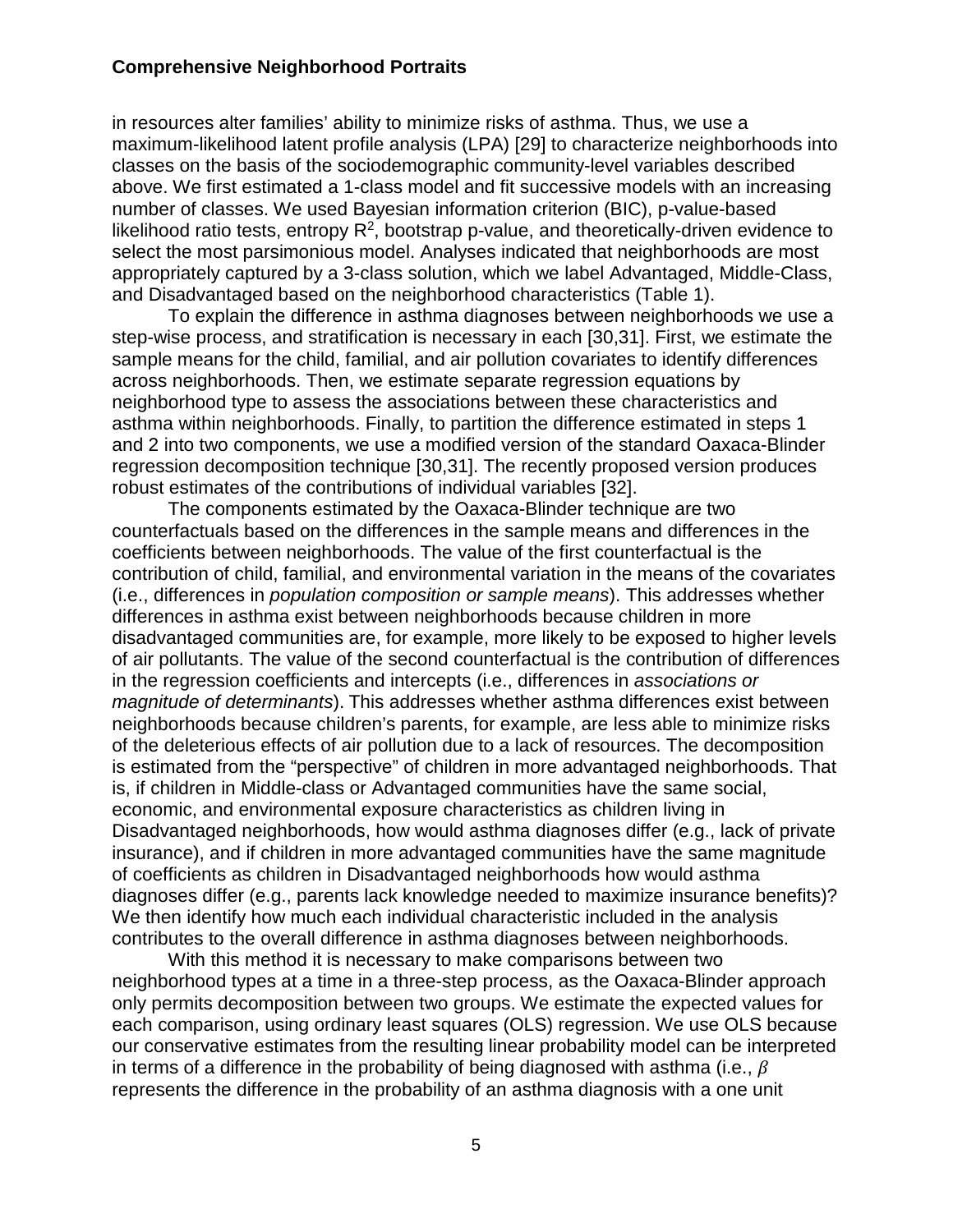change in the independent variable *X*). Estimates from a model using logistic regression are similar to those from the linear probability model. The research was conducted in accord with prevailing ethical principles and reviewed by the Rice University and Baylor College of Medicine Institutional Review Boards.

#### **RESULTS**

Table 1 displays social, economic, and demographic characteristics of neighborhoods in Houston from the Census and ACS data. Middle-class and Advantaged neighborhoods have smaller proportions of racial and ethnic minorities living in the community relative to Disadvantaged neighborhoods. Advantaged neighborhoods have, on average, 8% non-Hispanic Blacks and 15% Hispanics relative to 26% and 60% in Disadvantaged communities, respectively. Compared to Disadvantaged, in Middle-class and Advantaged communities, a significantly smaller proportion of the population is unemployed (13% vs. 8% vs. 5%), receives public assistance (3% vs. 2% vs. 1%), and lives in poverty (29% vs. 11% vs. 4%).

#### [Table 1 about here]

*Differences in Asthma between Neighborhoods. —* Table 2 displays means and standard errors for asthma diagnoses overall and by neighborhood. Asthma significantly differs between neighborhoods. Children in Disadvantaged neighborhoods have higher asthma diagnoses relative to children living in Middle-Class and Advantaged neighborhoods (8% vs. 6% vs. 4%, respectively).

#### [Table 2 about here]

*Compositional Differences between Neighborhoods—* Table 2 also displays means and standard errors overall and by neighborhood type for key covariates. The average age of sampled children at time of visit is about 6.04 years old. There are significantly higher proportions of African American and Hispanic children living in Disadvantaged neighborhoods (25% vs. 15% vs. 6% African American; 51% vs. 23% vs, 11% Hispanic). In general, children living in Middle-class and Advantaged neighborhoods have advantages over those in Disadvantaged neighborhoods. More children in affluent neighborhoods have private insurance providers (71% vs. 54% vs. 23%), indicating higher SES. Affluent children in Middle-class and Advantaged neighborhoods are also exposed to significantly lower levels of PM2.5 (10.30 and 10.24, respectively), relative to Disadvantaged (10.45) communities. Although these differences may appear small, the range of effects for PM2.5 exposure on respiratory health varies considerably with slight deviations of mean concentration [23].

*Associational Differences between Neighborhoods*— Asthma diagnoses may be different across neighborhoods because the associations between selected characteristics and childhood asthma differ. For example, asthma disparities may exist partially because children in advantaged communities have parents who are more knowledgeable about the harmful effects associated with the air quality. If these parents take precautionary measures so that their children play inside on ozone action days,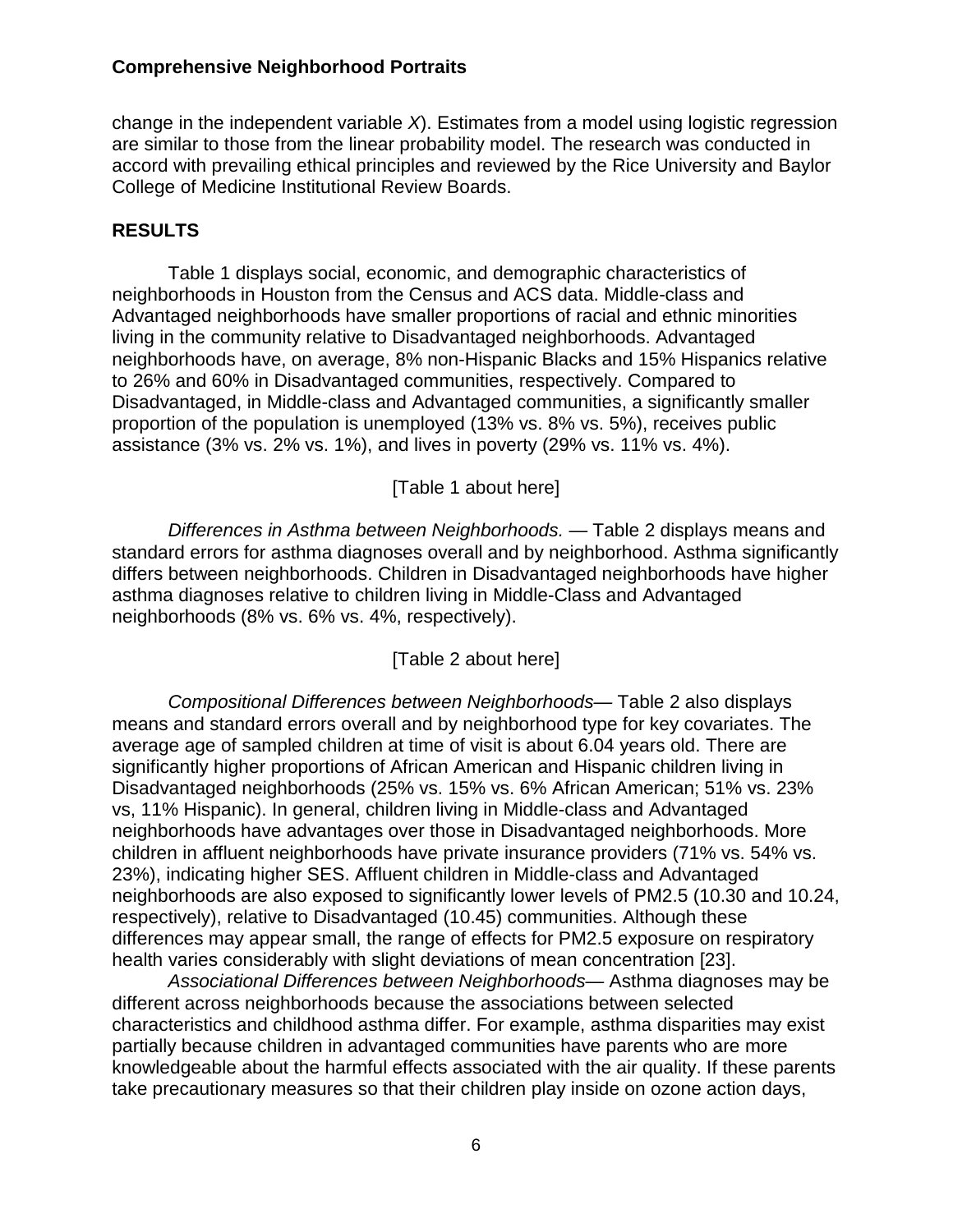then the effect of ozone will appear to be reduced relative to the impact in other neighborhood types. Table 3 displays the estimated coefficients from OLS models regressing a binary indicator of asthma diagnoses on selected factors by neighborhood type. The coefficients represent the increment or decrement to the probability of having asthma attributable to that particular characteristic.

[Table 3 about here]

Asthma is associated with a child's age at visit, but the magnitude of this association is significantly smaller in more advantaged communities. For children living in Disadvantaged neighborhoods, the probability of having asthma increases by about 0.005 for each 1-year increase in age at visit, compared to 0.003 for those in Middleclass and 0.002 for children in Advantaged communities.

The probability of asthma for African American children is 0.088 higher in Disadvantaged, 0.067 higher in Middle-class, and 0.058 higher in Advantaged communities, compared to White children in the same community. That is, African American children, compared to White children, experienced a higher probability of asthma diagnosis across neighborhood types but the more disadvantaged the neighborhood the larger the difference. The association between child air quality and asthma diagnoses significantly differs between neighborhoods. For children living in Disadvantaged communities, the probability of having asthma is associated with a statistically insignificant increase of less than 0.01 for each 1-unit increase in PM2.5. In Middle-class and Advantaged neighborhoods, the probability of being diagnosed with asthma decreases for each 1-unit increase in PM2.5 (Middle-class: -0.008; Advantaged: - 0.010). We speculate that this result may be due to the ability of families in more affluent areas to buffer the harmful effects of pollution, rather than higher air pollution actually decreasing asthma incidence. For children living in Advantaged, but not Disadvantaged or Middleclass, communities the association between O3 and asthma increases with higher-than average exposure levels (0.006).

#### *Regression Decomposition*

The decomposition results are shown in Table 4. The estimated contribution of each factor to compositional difference and difference in associations is also displayed. If a factor is associated with a diagnosis of asthma, the resulting estimate is positive. If a factor counteracts a diagnosis of asthma, the estimate is negative.

#### [Table 4 about here]

*Overall Difference.—* We isolated the sources of the asthma gap identified for children in Disadvantaged and Advantaged (Δ4.00), Disadvantaged and Middle-class (Δ2.00), and Middle-class and Advantaged (Δ2.00) communities. Compositional differences in ambient air pollutants explain a significant proportion of the overall asthma gap between Disadvantaged and Middle-class neighborhoods (O3 = 1.1%, PM2.5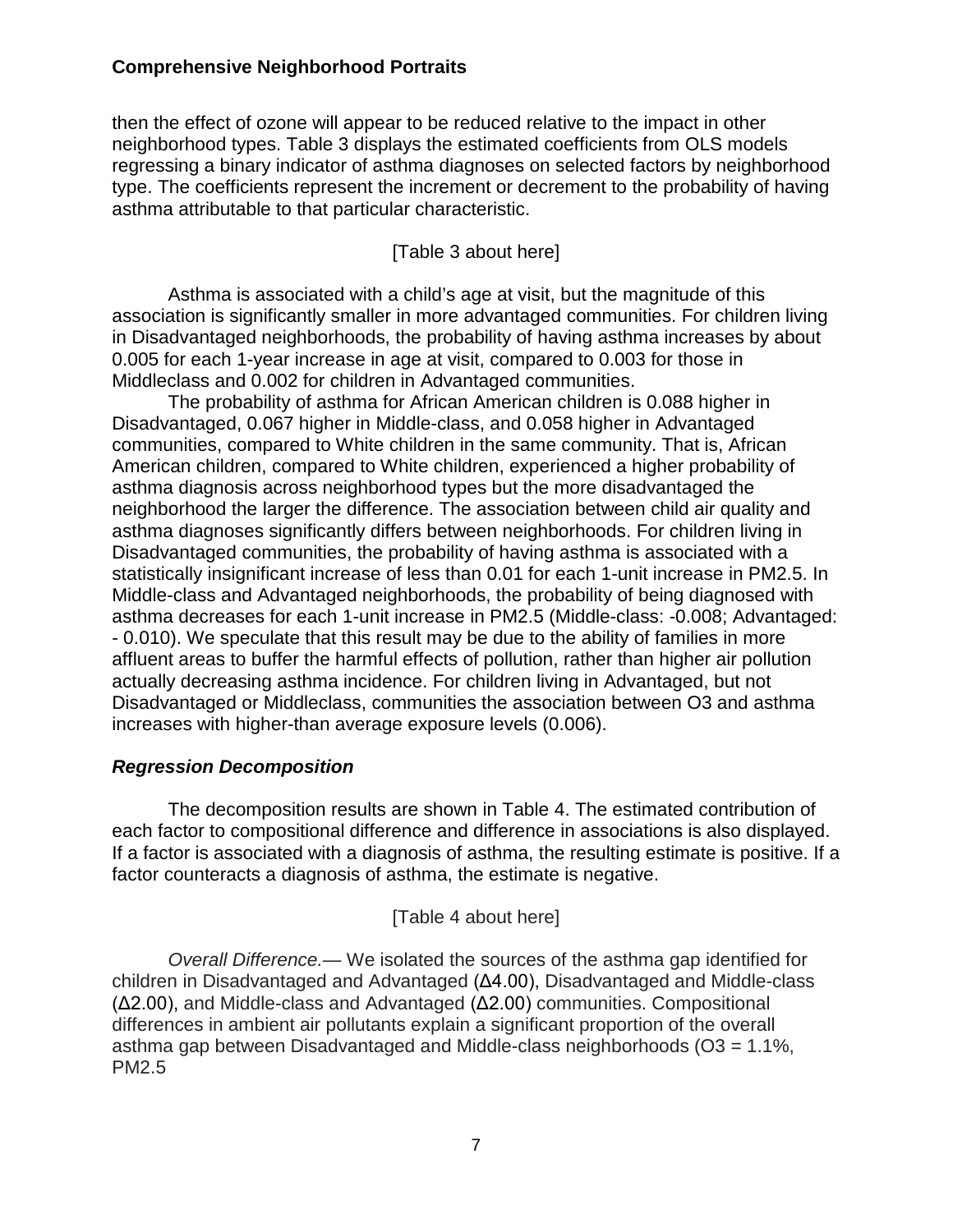= 2.8%). For Disadvantaged and Advantaged communities, on the other hand, associational differences of selected child (Non-Hispanic White: 1.1%) and family (private provider insurance: 0.3%) characteristics explain a significant proportion of the asthma gap. Among Middle-class and Advantaged areas, the compositional difference in age at visit explains 0.7% of the asthma difference between neighborhoods, whereas differences in the associations in race, SES, and air quality explain a larger proportion of the asthma gap (Non-Hispanic White:  $0.4\%$ , Private Provider  $0.2\%$ , PM2.5 = 1%).

*Compositional Difference*. — The principal factors responsible for asthma disparities between Disadvantaged and Middle-class are the observed differences in pollutant exposure composition for the population of children. Differences in PM2.5  $(0.011*100 = 1.1\%)$  and O3  $(0.028 = 2.8\%)$  exposure contribute to the total difference in asthma between these neighborhoods.<sup>[1](#page-9-0)</sup> Another 0.4% (0.004\*100 =  $0.4$ %) of the explained portion of the 2% asthma gap between Disadvantaged and Middle-class communities is attributable to compositional differences in children's age at visit. That is, because children in Disadvantaged communities are generally younger when visiting the doctor, asthma diagnoses differences are present between Disadvantaged and Middle-class and Middle-class and Advantaged communities. The decompositions between Disadvantaged and Advantaged and Middle-class and Advantaged neighborhoods reveal that observed differences in race/ethnicity, health insurance, and air quality contributes to the narrowing of the asthma gap.

*Associational Difference*. — Asthma diagnoses are lower in Advantaged compared to Disadvantaged communities, partially because the magnitude of the association attributable to child and family characteristics is higher in Disadvantaged communities. More specifically,  $1.1\%$  (0.011\*100 = 1.1%) of the 4% asthma gap between Disadvantaged and Advantaged is explained by the variation in asthma diagnosis between Non-Hispanic White children and those of other racial and ethnic backgrounds. Similarly, the differential effect among private and all other insurance holders in Disadvantaged neighborhoods explains  $0.3\%$  ( $0.003*100 = 0.3\%$ ) of this 4% asthma gap. In fact, as shown in Table 4, net of other factors, some of which counteract the positive effect of difference in asthma, variation in the coefficients for race/ethnicity and economic characteristics explains a proportion of children's disparities between Disadvantaged and Advantaged (race: 0.5% and health insurance: 0.2% of the 4% gap), Disadvantaged and Middle-class (race: 0.2% and health insurance: 0.0% of the 2% gap), and Middle-class and Advantaged (race: 0.1% and health insurance: 0.1% of the  $2\%$  $2\%$  gap) communities.<sup>2</sup> A part of the positive or counteracting effect in the coefficients is due to differences in the intercepts or the expected value of asthma diagnoses when all covariates equal zero (Disadvantaged and Advantaged: 0.014; Disadvantaged and Middle-class: 0.023, and Middle-class and Advantaged: 0.008).

<span id="page-9-0"></span> <sup>1</sup> Difference sums to more than total difference because of the negative estimates for other factors such as race/ ethnicity that offset asthma diagnoses differences.

<span id="page-9-1"></span><sup>2</sup> Some researchers suggest this unexplained portion reflects discrimination (e.g., [32]).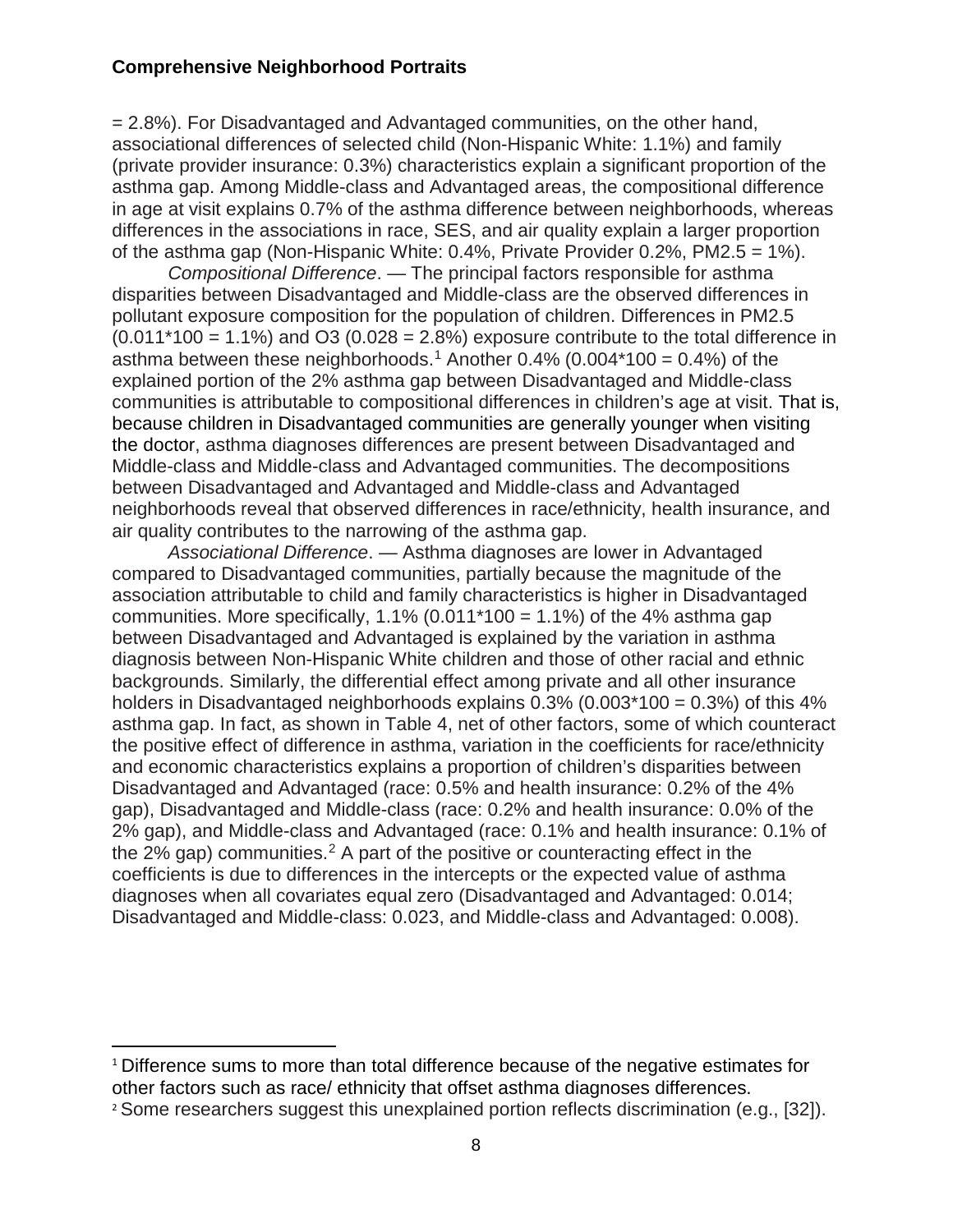#### **Discussion**

Asthma prevalence continues to increase among many children in the U.S. [1,22], a phenomenon that is disproportionately linked to racial/ethnic minorities and areas of deprivation [16,1718,19]. Methodologically, the mechanisms of disparity in asthma imply two different sources or components of difference. We used LPA to classify neighborhoods into distinctive communities of racial and sociodemographic characteristics, and decomposition techniques to identify the sources of, and relative contribution to, children's asthma disparities across different neighborhood contexts.

Both the compositional and associational differences between demographic, familial, and air quality characteristics within distinctive neighborhood contexts influence asthma outcomes. Unequal exposure to PM2.5 and O3 among children in Disadvantaged and Middle-class neighborhoods contributes to asthma disparities. Our results are consistent with previous studies which indicate that low income communities have disproportionately higher levels of ambient air pollutants. We add to this literature by disaggregating associational and compositional effects and showing that, in Houston, the concentration of environmental exposures in areas of deprivation heightens risks for children who already face many disadvantages in health.

For children in Disadvantaged and Advantaged communities, associational differences between racial/ethnic and socioeconomic characteristics and asthma diagnoses explain a significant proportion of the gap. The associations between Non-Hispanic whites and children with private insurance and asthma are lower relative to other racial/ethnic minorities and among those with public insurance providers. These results provide evidence that white children and children from affluent families may be better able to buffer the harmful effects of factors which exacerbate asthma risk in other groups, although we are unable to explain why. We speculate that more advantaged children may live in families with higher levels of education and other types of family and community resources which function as protective factors for asthma risk. It is also likely that more affluent children have central heat and air, spend more time outside of their home neighborhood in extracurricular activities, and/or attend schools where the air quality is better. Even if they are exposed to air pollution at home, these differences may buffer the effects of pollution on asthma outcomes.

Our results show that differential exposure to pollution and difference in returns to racial/ethnic and socioeconomic characteristics among children in more affluent areas, relative to those who share similar attributes but live in more disadvantaged communities, contribute to asthma disparities across neighborhoods. Given the magnitude of our estimates, however, results ultimately indicate that neighborhoods matter less than we expected for asthma disparities. Rather, it is the difference in returns to racial and socioeconomic characteristics within distinctive social contexts that comparatively contributes more to disparities in asthma.

#### **Strengths and Limitations**

The cross-sectional nature of our data, our focus on ambient air pollution without inclusion of indoor air quality, and our limited indicators of child and family characteristics limit the scope of our analysis. However, researchers generally lack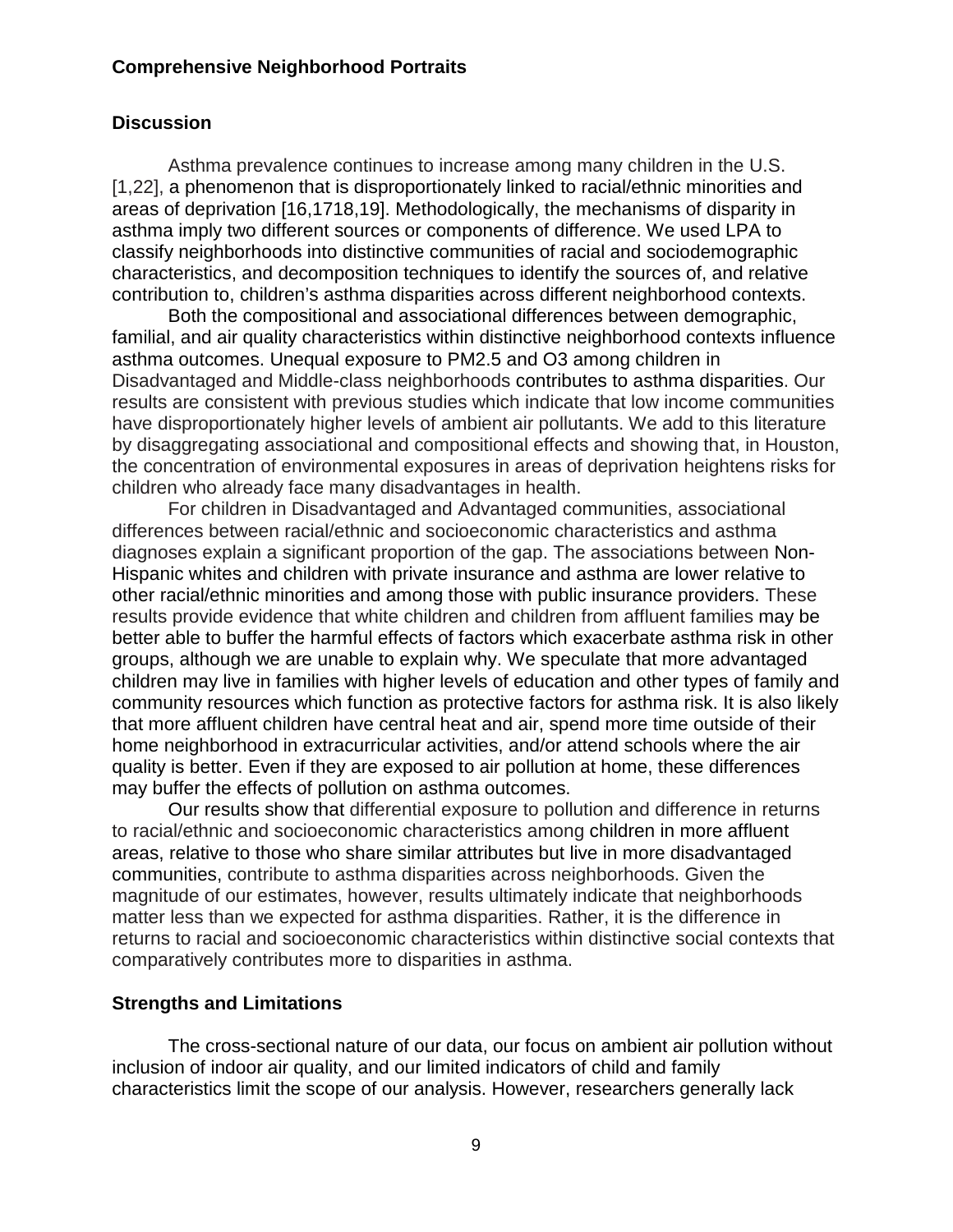access to data that explicitly link social determinants of health to children's asthma disparities. It is important to better understand how ambient air quality issues combine with other environmental risks influencing asthma. This does not negate the importance of studying the links between indoor air quality and asthma [33]. We also use insurance type as a proxy measure for SES. While this is not ideal, publicly-provided health care coverage such as Medicaid is only available to children who meet stringent income criteria, with the exception of some that suffer from limited medical conditions [34]. In addition, insurance type is widely used as a marker for individual-level SES with reasonable validity and reliability [35,36,37,38]. Further, we link more than 200,000 medical records from a diverse group of children residing in Houston, TX, to demographic and environmental data based on their residential census tract. Although it is unclear whether the same relationships between neighborhood context and asthma diagnoses exist in the broader U.S. population, leveraging medical records, neighborhood, and environmental contextual data in the most diverse city in the United States provides a rich comprehensive account of the communities in which children live, and allows deeper insight into the association between context and asthma prevalence.

#### **Conclusion**

Our findings have important implications for research on asthma disparities. Despite finding that children living in areas of deprivation are exposed to higher levels of environmental toxics, and are more likely to be diagnosed with asthma, these differences do not drive asthma disparities across neighborhoods. Instead, inequalities across communities appear to create an environment wherein a child diagnosed with asthma in a disadvantaged neighborhood may be less able to buffer the harmful effects, as evidenced by the associational variation by race/ethnicity and SES. This difference may be due to lowered access to appropriate and timely treatment or decreased awareness of the severity of health risks. Future researchers should consider social and racial inequalities as more proximate drivers of asthma disparities in children, not merely as associated with asthma disparities in children.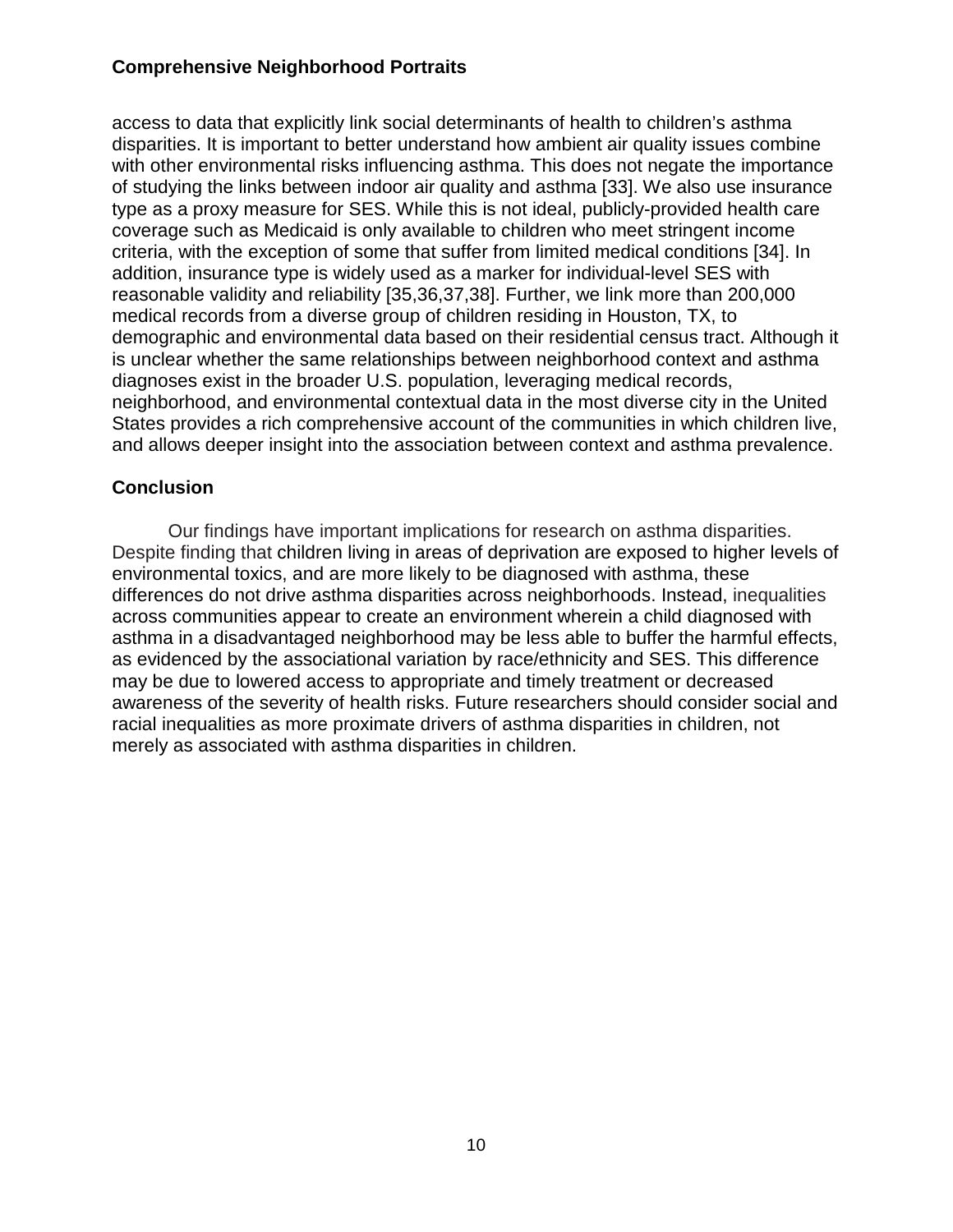#### **References**

[1] Akinbami LJ, Simon AE, Rossen LM. (2016). "Changing Trends in Asthma Prevalence Among Children." *Pediatrics* 137(1):e20152354

[2] CDC - National Center for Health Statistics - Homepage. http://www.cdc.gov/nchs/. Accessed February 17, 2016.

[2] Eder, W. Ege, M. J., and E. Von Mutius. (2006). "The asthma epidemic," *New England Journal of Medicine,* 355, 21 2226–2235.

[3] Esposito S, Tenconi R, Lelii M, Preti V, Nazzari E, Consolo S, Patria MF. (2014). "Possible molecular mechanisms linking air pollution and asthma in children." *BMC Pulmonary Medicine,* 14, 31–40.

[4] von Hertzen LC. (2002). "Maternal stress and T-cell differentiation of the developing immune system: possible implications for the development of asthma and atopy." *Journal of Allergy and Clinical Immunology* 109:923–8.

[5] Ash and Fetter. (2004). "Who lives on the wrong side of the environmental tracks? Evidence from the EPAs risk-screening environmental indicators model." *Social Science Quarterly,* 85(2), 441-462.

[6] Crowder, Kyle, and Liam Downey. (2010). "Inter-neighborhood migration, race, and environmental hazards: modeling micro-level processes of environmental inequality." *American Journal of Sociology, 115*(4), 1110-1149.

[7] Pais, Jeremy, Kyle Crowder, and Liam Downey. (2013). "Unequal Trajectories: Racial and Class Differences in Residential Exposure to Industrial Hazard." *Social Forces* doi:10.1093/sf/sot099.

[8] Brisbon N, Plumb J, Brawer R, Paxman D. (2005). "The asthma and obesity epidemics: the role played by the built environment: a public health perspective." *Journal of Allergy and Clinical Immunology* 115(5): 1024–1028.

[9] Wright RJ, Fisher EB. (2003). Putting asthma into context: community influences on risk, behavior, and intervention. In: Kawachi I, Berkman LF, eds. *Neighborhoods and Health*. New York, NY: Oxford University Press 233–262.

[10] Wright RJ, Mitchell H, Visness CM, et al. (2004). Community violence and asthma morbidity: the Inner-City Asthma Study. *American Journal of Public Health,* 94(4), 625– 632.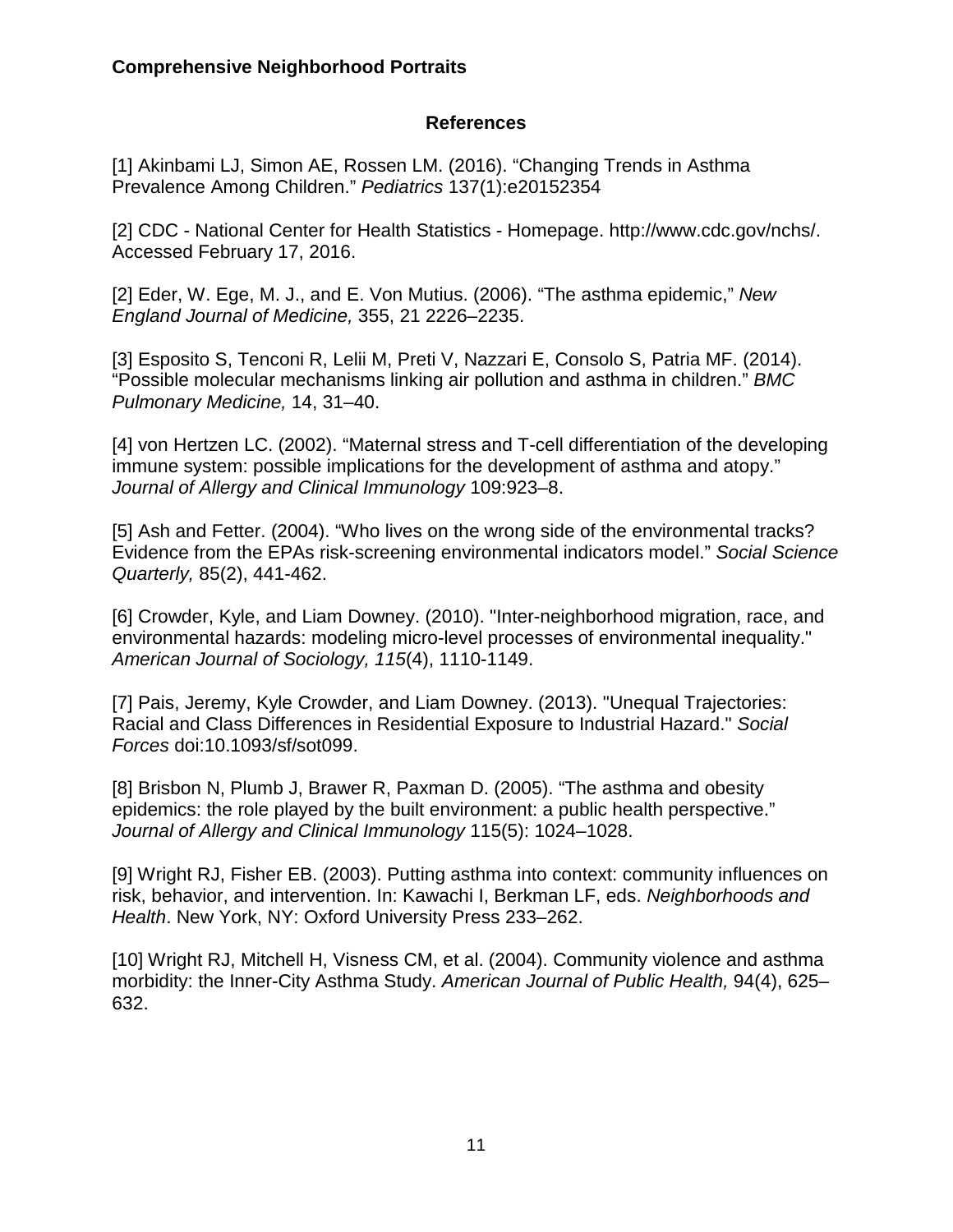[11] Groneberg-Kloft B, Kraus T, van Mark A, Wagner U, Fischer A. (2006). Analyzing the causes of chronic cough: relation to diesel exhaust, ozone, nitrogen oxides, sulfur oxides and other environmental factors. *Journal of Occupational Medical Toxicology,* 1, 6–16.

[12] Brandt, S. J., Perez, L., Künzli, N., Lurmann, F., & McConnell, R. (2012). Costs of Childhood Asthma due to Traffice-related Pollution in Two California Communities. *The European Respiratory Journal*, 40(2), 363–370.

[13] Pride NB. (1992). Asthma. Definition and clinical spectrum. *British Medical Bulletin,* 48(1), 1–9.

[14] Pope CA, Dockery DW. (2006). Health effects of particulate air pollution: Lines that connect. *Journal of Air and Waste Management,* 56, 709-742.

[15] Goldizen, F. C., Sly, P. D. and Knibbs, L. D. (2015). Respiratory effects of air pollution on children. *Pediatric Pulmonology*, doi: 10.1002/ppul.23262.

[16] Weitzman M, Gortmaker S, Sobol A. (1990). Racial, social, and environmental risks of childhood asthma. *American Journal of Diseases of Children,* 144, 1189–1194.

[17] Wright, Rosalind and S.V. Subramanian. (2007). Advancing a multilevel framework for epidemiologic research on asthma disparities. *CHEST*, 132, 757S-769S.

[18] Mitchell E, Stewart A, Pattermore P, et al. (1989). Socioeconomic status in childhood asthma. *International Journal of Epidemiology,* 18, 888–890.

[19] Williams, DR., Strenthal, M., and Rosalind Wright. (2009). Social determinates: Taking the social context of asthma seriously. *Pediatrics,* 123(3), S174-S184.

[20] Sampson, Robert J. (2008). Moving to Inequality: Neighborhood Effects and Experiments Meet Social Structure. *American Journal of Sociology,* 114 (1), 189–231.

[21] Sandel M, Wright RJ. (2006). When home is where the stress is: expanding the dimensions of housing that influence asthma morbidity. *Archives of Disease in Childhood,* 91(11), 942–948.

[22] Byrd RS, Joad JP. (2006). Urban asthma." *Current Opinion Pulmonary Medicine,* 12(1), 68–74.

[23] Schwartz, J. (2004). Air pollution and children's health. *Pediatrics,* 113(4 suppl), 1037–1043.

[24] Weiss KB, Wagener DK. (1990). Changing patterns of asthma mortality: identifying target populations at high risk. *JAMA,* 264,1683–1687.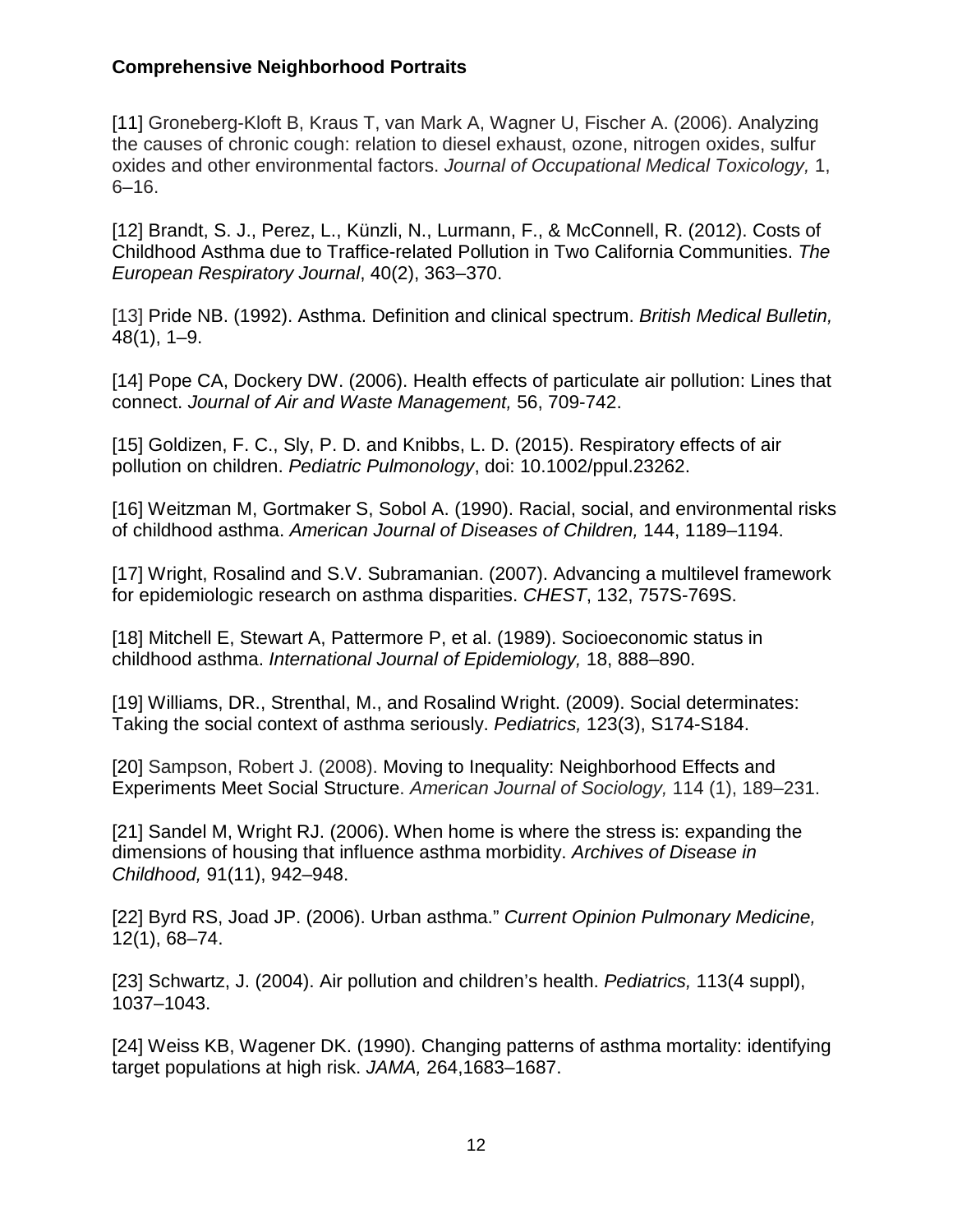[25] Rodriquez, M., and Alexeeff, G. V. (2014). California communities environmental health screening tool, version 2.0. http://oehha.ca.gov/media/CES20FinalReportUpdateOct2014.pdf

[26] Wickerham and Bhakta. (2013). "Asthma Hospitalization Rates and Prevalence Among Children in the Greater Houston Area, Texas, 2011". Texas Department of State Health Services. Available at https://www.dshs.texas.gov/asthma/data.shtm.

[27] Akinbami, Lara J., Jeanne E. Moorman, Alan E. Simon, and Kenneth C. Schoendorf.(2014). "Trends in racial disparities for asthma outcomes among children 0 to 17 years, 2001-2010." *Journal of Allergy and Clinical Immunology* 134(3): 547-553.

[28] Akinbami, Lara J., Julia C. Rhodes, and Marielena Lara. (2005) "Racial and ethnic differences in asthma diagnosis among children who wheeze." *Pediatrics* 115(5): 1254- 1260.

[29] Horton NJ, Roberts K, Ryan L, Franco Suglia S, Wright RJ. (2008). A maximum likelihood latent variable regression model for multiple informants. *Statistics in Medicine,* 27(24), 4992–5004.

[30] Blinder AS. (1973). "Wage discrimination: reduced form and structural estimates." *Journal of Human Resources* 8(4):436-455.

[31] Oaxaca R. (1973). "Male-female wage differentials in urban labor markets." International Economic Review;14(3):693-709.

[32] Kim, CH. (2013). "Detailed wage decompositions: Revisiting the identification problem." Composition, Context, and Structure 43(1): 346-363.

[33] Breysse, Patrick N, Gregory B Diette, Elizabeth C Matsui, Arlene M Butz, Nadia N Hansel, and Meredith C McCormack. 2010. "Indoor air pollution and asthma in children." Proceedings of the American Thoracic Society 7(2):102-06.

[34] Rosenbaum S. Medicaid. New England Journal of Medicine. 2002;346:635–640. doi: 10.1056/NEJM200202213460825.

[35] Ayanian JZ, Kohler BA, Abe T, Epstein AM. 1993. The Relation between Health Insurance Coverage and Clinical Outcomes among Women with Breast Cancer. *New England Journal of Medicine* 329:326–331. doi: 10.1056/NEJM199307293290507.

[36] Harnick DJ, Cohen JL, Schechter CB, Fuster V, Smith DA. 1998. Effects of practice setting on quality of lipid-lowering management in patients with coronary artery disease. *American Journal of Cardiology* 81:1416–1420. doi: 10.1016/S0002-9149(98)00209-4.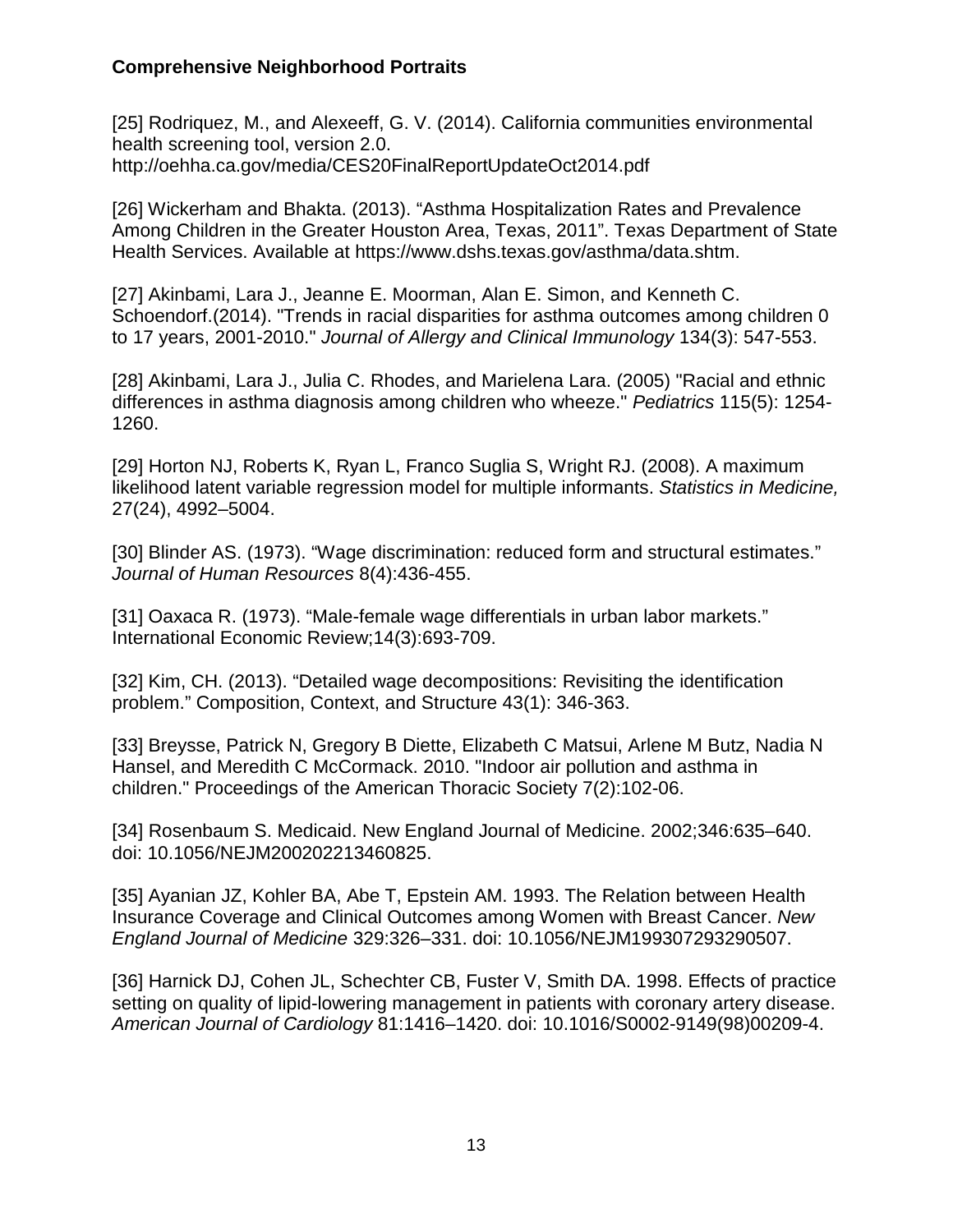[37] Shen JJ, Wan TT, Perlin JB. 2001. An exploration of the complex relationship of socioecologic factors in the treatment and outcomes of acute myocardial infarction in disadvantaged populations. *Health Services Research* 36:711–732.

[38] Foraker, R. E., Rose, K. M., Whitsel, E. A., Suchindran, C. M., Wood, J. L., & Rosamond, W. D. 2010. Neighborhood socioeconomic status, Medicaid coverage and medical management of myocardial infarction: Atherosclerosis risk in communities (ARIC) community surveillance. *BMC Public Health* 10, 632. doi.org/10.1186/1471- 2458-10-632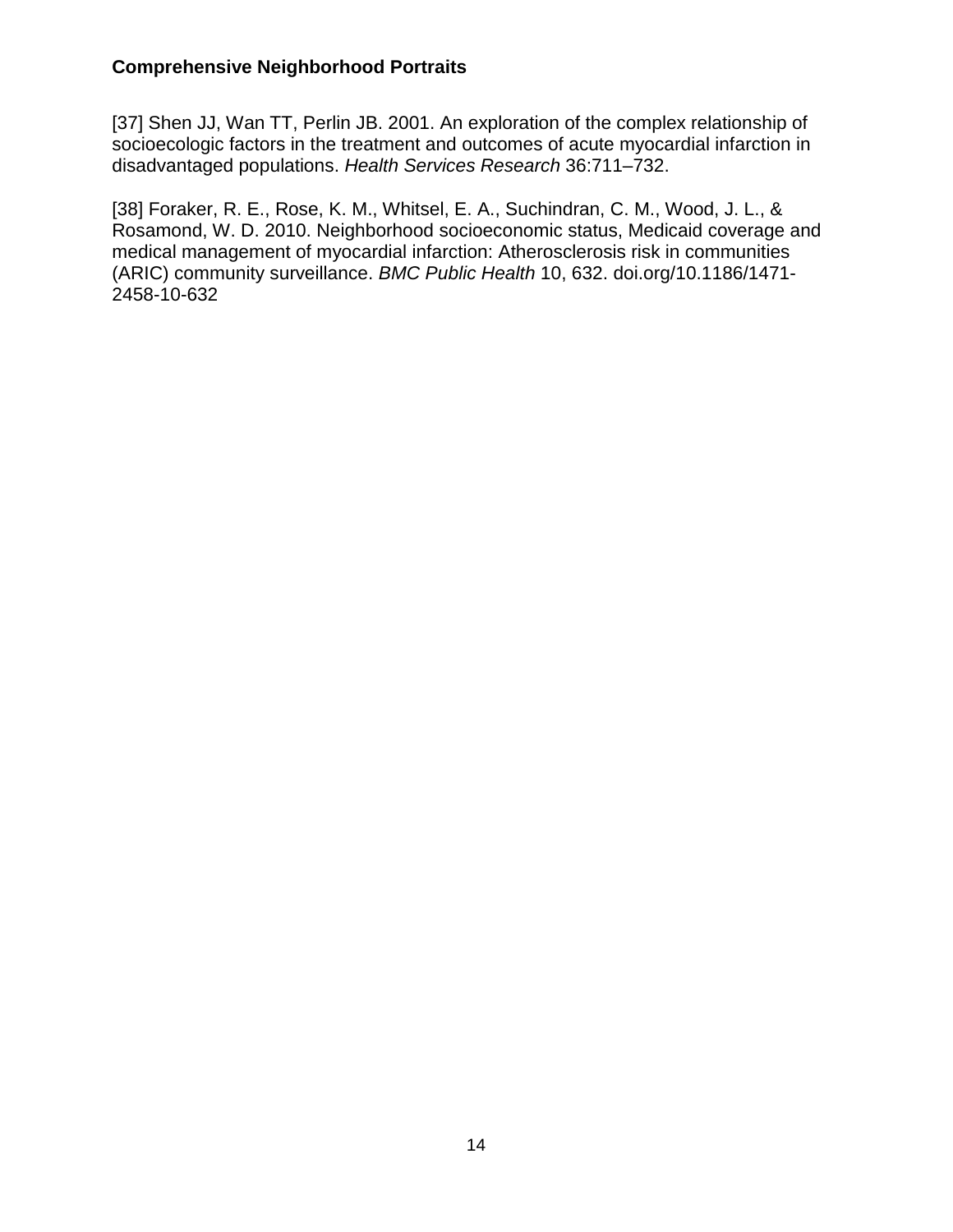|                                                | Overall   |           | Disadvantaged |           | Middle-Class |           | Advantaged |        |
|------------------------------------------------|-----------|-----------|---------------|-----------|--------------|-----------|------------|--------|
|                                                | Mean or % | <b>SE</b> | Mean or %     | <b>SE</b> | Mean or %    | <b>SE</b> | Mean or %  | SD/SE  |
|                                                |           |           |               |           |              |           |            |        |
|                                                | Mean      | (SD)      | Mean          | (SD)      | (SD)         | <b>SE</b> | Mean       | (SD)   |
| <b>Race/ Ethnicity Proportions</b>             |           |           |               |           |              |           |            |        |
| % Non-Hispanic White                           | 0.39      | (0.28)    | 0.11          | (0.09)    | 0.45         | (0.23)    | 0.65       | (0.16) |
| % Non-Hispanic Black                           | 0.18      | (0.21)    | 0.26          | (0.26)    | 0.19         | (0.19)    | 0.08       | (0.07) |
| % Hispanic                                     | 0.36      | (0.24)    | 0.60          | (0.24)    | 0.30         | (0.13)    | 0.15       | (0.07) |
| <b>Socioeconomic Proportions</b>               |           |           |               |           |              |           |            |        |
| Median Income (in \$10K)                       | 6.10      | (0.01)    | 3.39          | (1.14)    | 5.81         | (1.56)    | 10.06      | (3.68) |
| Median Year House Built                        | 1980      | (3.37)    | 1986          | (0.01)    | 1981         | (0.01)    | 1970       | (0.01) |
| % Adults < 12 years of Education               | 0.21      | (0.16)    | 0.40          | (0.11)    | 0.16         | (0.07)    | 0.05       | (0.04) |
| % Adults = 12 years of Education               | 0.24      | (0.10)    | 0.30          | (0.07)    | 0.27         | (0.07)    | 0.12       | (0.06) |
| % Adults > 12 and < 16 years of Education 0.27 |           | (0.09)    | 0.21          | (0.06)    | 0.33         | (0.06)    | 0.25       | (0.08) |
| % Adults = 16 years of Education               | 0.18      | (0.12)    | 0.07          | (0.01)    | 0.16         | (0.07)    | 0.34       | (0.06) |
| % Adults = 18 years of Education               | 0.07      | (0.06)    | 0.02          | (0.02)    | 0.05         | (0.03)    | 0.15       | (0.05) |
| % Adults > 18 and < 21 years of Education 0.02 |           | (0.03)    | 0.00          | (0.01)    | 0.01         | (0.01)    | 0.05       | (0.04) |
| % Adults = 21 years of Education               | 0.01      | (0.02)    | 0.00          | (0.01)    | 0.01         | (0.01)    | 0.03       | (0.02) |
| % Unemployed                                   | 0.09      | (0.05)    | 0.13          | (0.06)    | 0.08         | (0.04)    | 0.05       | (0.02) |
| % Foreign-born Residents                       | 0.22      | (0.13)    | 0.31          | (0.14)    | 0.17         | (0.10)    | 0.19       | (0.10) |
| % Receiving Public Assistance                  | 0.02      | (0.04)    | 0.03          | (0.02)    | 0.02         | (0.04)    | 0.01       | (0.01) |
| % Female-Headed Households                     | 0.15      | (0.09)    | 0.22          | (0.08)    | 0.15         | (0.06)    | 0.07       | (0.04) |
| % of Residents in Poverty                      | 0.15      | (0.15)    | 0.29          | (0.11)    | 0.11         | (0.06)    | 0.04       | (0.03) |
| % of Vacant Homes                              | 0.12      | (0.09)    | 0.15          | (0.08)    | 0.11         | (0.08)    | 0.09       | (0.08) |
| $N =$                                          | 1.076     |           | 355           |           | 444          |           | 277        |        |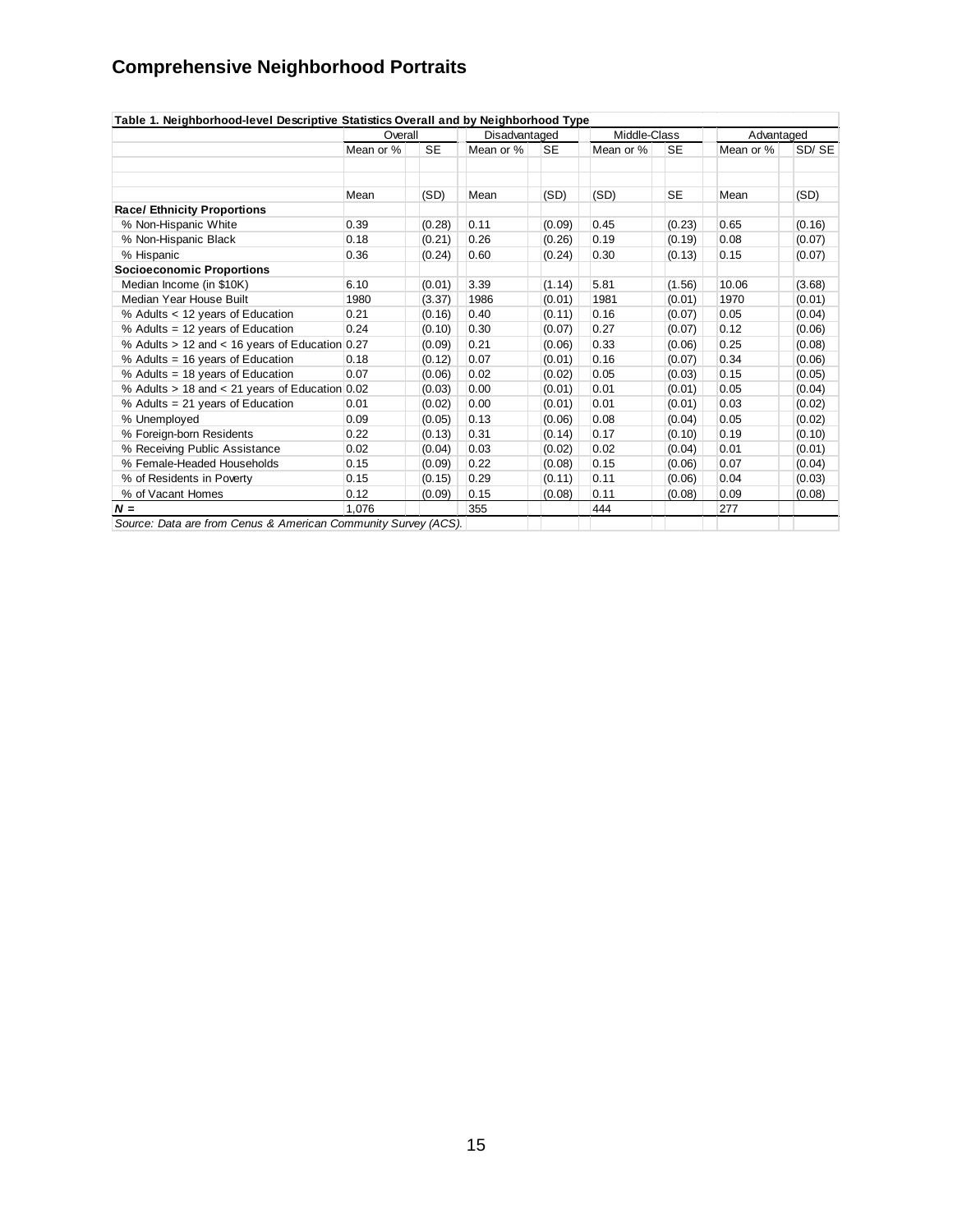| Mean or %<br><b>Health Outcome</b><br>0.06<br>Asthma Diagnosis<br><b>Individual Characteristics</b><br>6.04<br>Age at Visit<br>Gender<br>Male<br>0.51<br>0.49<br>Female<br>Race/ Ethnicity<br>0.40<br>Non-Hispanic White<br>0.13<br>Non-Hispanic Black<br>0.24<br>Hispanic<br>Asian/ Other Race<br>0.05 | <b>SE</b><br>(0.01)<br>(0.01)<br>(0.01)<br>(0.01)<br>(0.01)<br>(0.01)<br>(0.01) | Mean or %<br>0.08<br>5.89<br>0.51<br>0.49<br>0.09<br>0.25 | <b>SE</b><br>(0.04)<br>(0.02)<br>(0.02)<br>(0.02)<br>(0.01)<br>(0.01) | Mean or %<br>0.06<br>6.04<br>0.51<br>0.49<br>0.39 | <b>SE</b><br>(0.05)<br>(0.01)<br>(0.01)<br>(0.01)<br>(0.01) | Mean or %<br>0.04<br>6.11<br>0.51<br>0.49<br>0.55 | SD/SE<br>(0.03)<br>(0.01)<br>(0.01)<br>(0.01) | 0.43    |
|---------------------------------------------------------------------------------------------------------------------------------------------------------------------------------------------------------------------------------------------------------------------------------------------------------|---------------------------------------------------------------------------------|-----------------------------------------------------------|-----------------------------------------------------------------------|---------------------------------------------------|-------------------------------------------------------------|---------------------------------------------------|-----------------------------------------------|---------|
|                                                                                                                                                                                                                                                                                                         |                                                                                 |                                                           |                                                                       |                                                   |                                                             |                                                   |                                               |         |
|                                                                                                                                                                                                                                                                                                         |                                                                                 |                                                           |                                                                       |                                                   |                                                             |                                                   |                                               | < 0.001 |
|                                                                                                                                                                                                                                                                                                         |                                                                                 |                                                           |                                                                       |                                                   |                                                             |                                                   |                                               |         |
|                                                                                                                                                                                                                                                                                                         |                                                                                 |                                                           |                                                                       |                                                   |                                                             |                                                   |                                               | < 0.001 |
|                                                                                                                                                                                                                                                                                                         |                                                                                 |                                                           |                                                                       |                                                   |                                                             |                                                   |                                               |         |
|                                                                                                                                                                                                                                                                                                         |                                                                                 |                                                           |                                                                       |                                                   |                                                             |                                                   |                                               | < 0.001 |
|                                                                                                                                                                                                                                                                                                         |                                                                                 |                                                           |                                                                       |                                                   |                                                             |                                                   |                                               |         |
|                                                                                                                                                                                                                                                                                                         |                                                                                 |                                                           |                                                                       |                                                   |                                                             |                                                   |                                               |         |
|                                                                                                                                                                                                                                                                                                         |                                                                                 |                                                           |                                                                       |                                                   |                                                             |                                                   |                                               |         |
|                                                                                                                                                                                                                                                                                                         |                                                                                 |                                                           |                                                                       |                                                   |                                                             |                                                   | (0.01)                                        | < 0.001 |
|                                                                                                                                                                                                                                                                                                         |                                                                                 |                                                           |                                                                       | 0.15                                              | (0.01)                                                      | 0.06                                              | (0.01)                                        | < 0.001 |
|                                                                                                                                                                                                                                                                                                         |                                                                                 | 0.51                                                      | (0.01)                                                                | 0.23                                              | (0.01)                                                      | 0.11                                              | (0.01)                                        | < 0.001 |
|                                                                                                                                                                                                                                                                                                         | (0.01)                                                                          | 0.02                                                      | (0.01)                                                                | 0.04                                              | (0.01)                                                      | 0.09                                              | (0.01)                                        | < 0.001 |
| Missing<br>0.18                                                                                                                                                                                                                                                                                         | (0.01)                                                                          | 0.14                                                      | (0.01)                                                                | 0.18                                              | (0.01)                                                      | 0.19                                              | (0.01)                                        | < 0.001 |
| <b>Health Insurance</b>                                                                                                                                                                                                                                                                                 |                                                                                 |                                                           |                                                                       |                                                   |                                                             |                                                   |                                               |         |
| 0.55<br>Private Provider                                                                                                                                                                                                                                                                                | (0.01)                                                                          | 0.23                                                      | (0.01)                                                                | 0.54                                              | (0.01)                                                      | 0.71                                              | (0.01)                                        | < 0.001 |
| 0.21<br><b>Public Provider</b>                                                                                                                                                                                                                                                                          | (0.01)                                                                          | 0.51                                                      | (0.01)                                                                | 0.22                                              | (0.01)                                                      | 0.06                                              | (0.01)                                        | < 0.001 |
| 0.24<br>Other/ Missing                                                                                                                                                                                                                                                                                  | (0.01)                                                                          | 0.26                                                      | (0.01)                                                                | 0.25                                              | (0.01)                                                      | 0.23                                              | (0.01)                                        | < 0.002 |
| <b>Exposure</b>                                                                                                                                                                                                                                                                                         |                                                                                 |                                                           |                                                                       |                                                   |                                                             |                                                   |                                               |         |
| 10.36<br>Particulate Matter (PM)                                                                                                                                                                                                                                                                        | (0.01)                                                                          | 10.45                                                     | (0.01)                                                                | 10.30                                             | (0.01)                                                      | 10.24                                             | (0.01)                                        | < 0.001 |
| 25.92<br>Ozone (O3)                                                                                                                                                                                                                                                                                     | (0.01)                                                                          | 24.86                                                     | (0.01)                                                                | 26.27                                             | (0.01)                                                      | 25.95                                             | (0.01)                                        | < 0.001 |
| 206,974<br>$N =$                                                                                                                                                                                                                                                                                        |                                                                                 | 38.919                                                    |                                                                       | 84.872                                            |                                                             | 83,183                                            |                                               |         |

16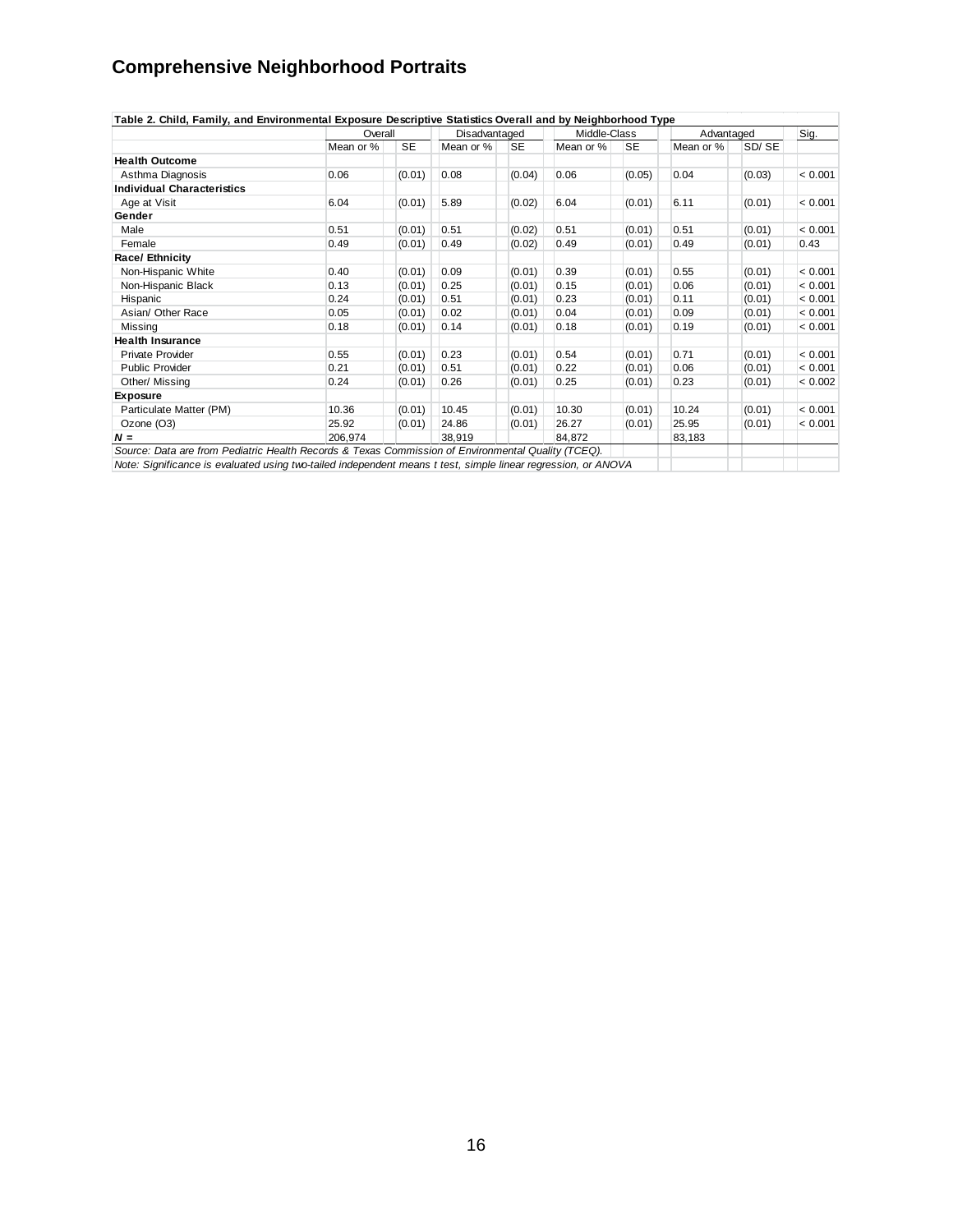| Table 3. Estimated Coeffecients from OLS Predicting Asthma Outcomes                                      |             |              |             | p-value      |             |            |            |
|----------------------------------------------------------------------------------------------------------|-------------|--------------|-------------|--------------|-------------|------------|------------|
|                                                                                                          |             | Disdvantaged |             | Middle-class |             | Advantaged |            |
|                                                                                                          | Coef.       | Std. Error   | Coef.       | Std. Error   | Coef.       | Std. Error | for diff.  |
| Intercept                                                                                                | $0.060***$  | (0.00)       | $0.048***$  | (0.00)       | $0.043***$  | (0.00)     | $0.000***$ |
| <b>Individual Characteristics</b>                                                                        |             |              |             |              |             |            |            |
| Age at Visit                                                                                             | $0.005***$  | (0.00)       | $0.003***$  | (0.00)       | $0.002***$  | (0.00)     | $0.000***$ |
| Gender (Female, ref)                                                                                     |             |              |             |              |             |            |            |
| Male                                                                                                     | $-0.020***$ | (0.00)       | $-0.019***$ | (0.00)       | $-0.016***$ | (0.00)     | 0.30       |
| Race/Ethnicity (non-Hispanic white, ref)                                                                 |             |              |             |              |             |            |            |
| Non-Hispanic Black                                                                                       | $0.088***$  | (0.00)       | $0.067***$  | (0.00)       | 0.058***    | (0.00)     | $0.000***$ |
| Hispanic                                                                                                 | $0.010*$    | (0.00)       | $0.009***$  | (0.00)       | $0.016***$  | (0.00)     | 0.136      |
| Asian/ Other Race                                                                                        | 0.005       | (0.01)       | $0.010**$   | (0.00)       | $0.011***$  | (0.00)     | 0.785      |
| Missing                                                                                                  | 0.011       | (0.01)       | 0.003       | (0.00)       | 0.001       | (0.00)     | 0.123      |
| Health Insurance (Private Provider, ref)                                                                 |             |              |             |              |             |            |            |
| <b>Public Provider</b>                                                                                   | $0.024***$  | (0.01)       | $0.031***$  | (0.00)       | $0.030***$  | (0.00)     | 0.249      |
| Other/ Missing                                                                                           | $-0.006$    | (0.01)       | $-0.013***$ | (0.00)       | $-0.016***$ | (0.00)     | $0.036*$   |
| <b>Exposure</b>                                                                                          |             |              |             |              |             |            |            |
| Particulate Matter (PM <sup>2.5</sup> )                                                                  | 0.003       | (0.01)       | $-0.002***$ | (0.00)       | $-0.010***$ | (0.00)     | $0.015*$   |
| Ozone $(O^3)$                                                                                            | 0.004       | (0.01)       | $-0.000$    | (0.00)       | $0.006***$  | (0.00)     | $0.000***$ |
| $n =$                                                                                                    | 38,919      |              | 84,872      |              | 83,183      |            |            |
| Source: Data are from Census, American Community Survey (ACS), Texas Commission of Environmental Quality |             |              |             |              |             |            |            |
| (TCEQ), and Pediatric Health Records.                                                                    |             |              |             |              |             |            |            |
| *** p < 0.001, ** p < 0.01, * p < 0.05                                                                   |             |              |             |              |             |            |            |

*Note: Reference for p-value for difference is Disadvantaged.*